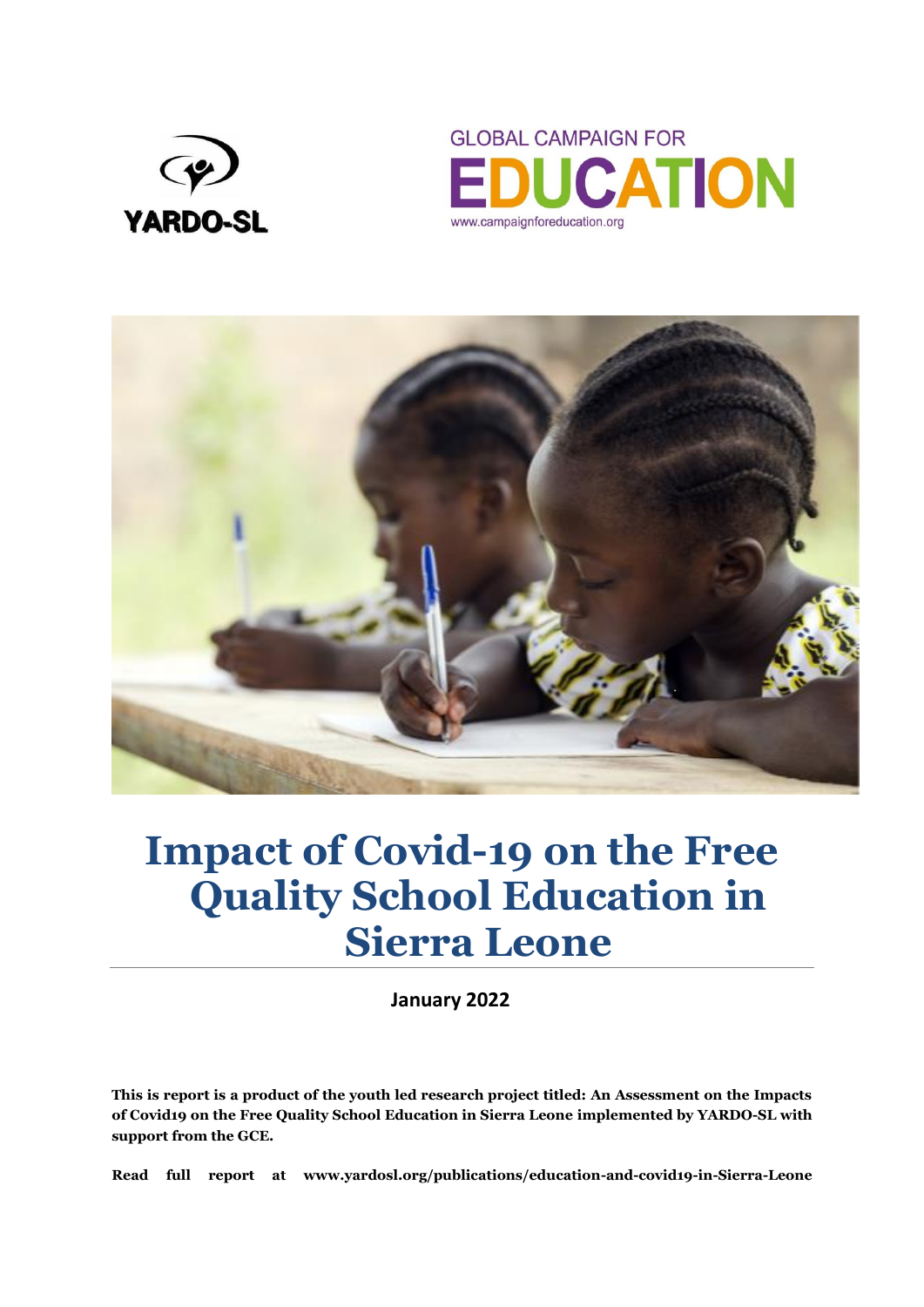## <span id="page-1-0"></span>**Acknowledgements**

First and foremost, we would like to appreciate the effort of the Government of Sierra Leone in implementing the Free Quality School Education as its flagship programme that has so far benefitted thousands of children across the country.

We also would like to earnestly acknowledge the sincere efforts and valuable time given by the principals and head teachers of the various schools across the four regions that this study was conducted. Their valuable guidance and feedback has helped us in completing this project. We would also like to mention the support system and consideration of the Ministry of Basic and Senior Secondary Education in ensuring that every aspect of the project was a success. A special thanks to all pupils, parents and community stakeholders that took part in this study. An immense gratitude to Global Campaign for Education whose financial contributed supported this project.

Finally, this report would not have been possible without the contributions of the following members of the YARDO-SL Research Team:

| Lead Evaluator                               | Ahmid C Jalloh                                                                                                                                                                                                           |                                                                                                                                                                                                                            |
|----------------------------------------------|--------------------------------------------------------------------------------------------------------------------------------------------------------------------------------------------------------------------------|----------------------------------------------------------------------------------------------------------------------------------------------------------------------------------------------------------------------------|
| <b>Study Design</b>                          | Alpha Dumbuya                                                                                                                                                                                                            |                                                                                                                                                                                                                            |
| Development of the different<br>Survey tools | Gibrilla James Kamara<br>Alpha Dumbuya<br>Elongima Kappia                                                                                                                                                                |                                                                                                                                                                                                                            |
| Data Analysis and Desk Review                | Admay Mustapha                                                                                                                                                                                                           |                                                                                                                                                                                                                            |
| Data Collectors                              | Isha S. Paine<br>Isatu Thoronka<br>Magret Lahai<br>Hawa Kallon<br>Idrissa Dizo Kamara<br>Mohamed Sillah<br>Fatmata Lamin<br>Shiela Sannoh<br><b>Bismack Ahorney</b><br>Hawa Jalloh<br>Adama Turay<br>Ahmed Dominic Tejan | Joseph Philip Koroma<br>Philip Kabaseh<br>Tamba Bangura<br>Helen Moiwo<br>Abubakarr Yanka<br>Hassan Kamara<br>Kadiatu Sumah<br>Kadiatu Kamara<br>Osman Bangura<br>Sylvia Bassie<br>Abdul Sesay<br>Alisha Adama Sahid-Sesay |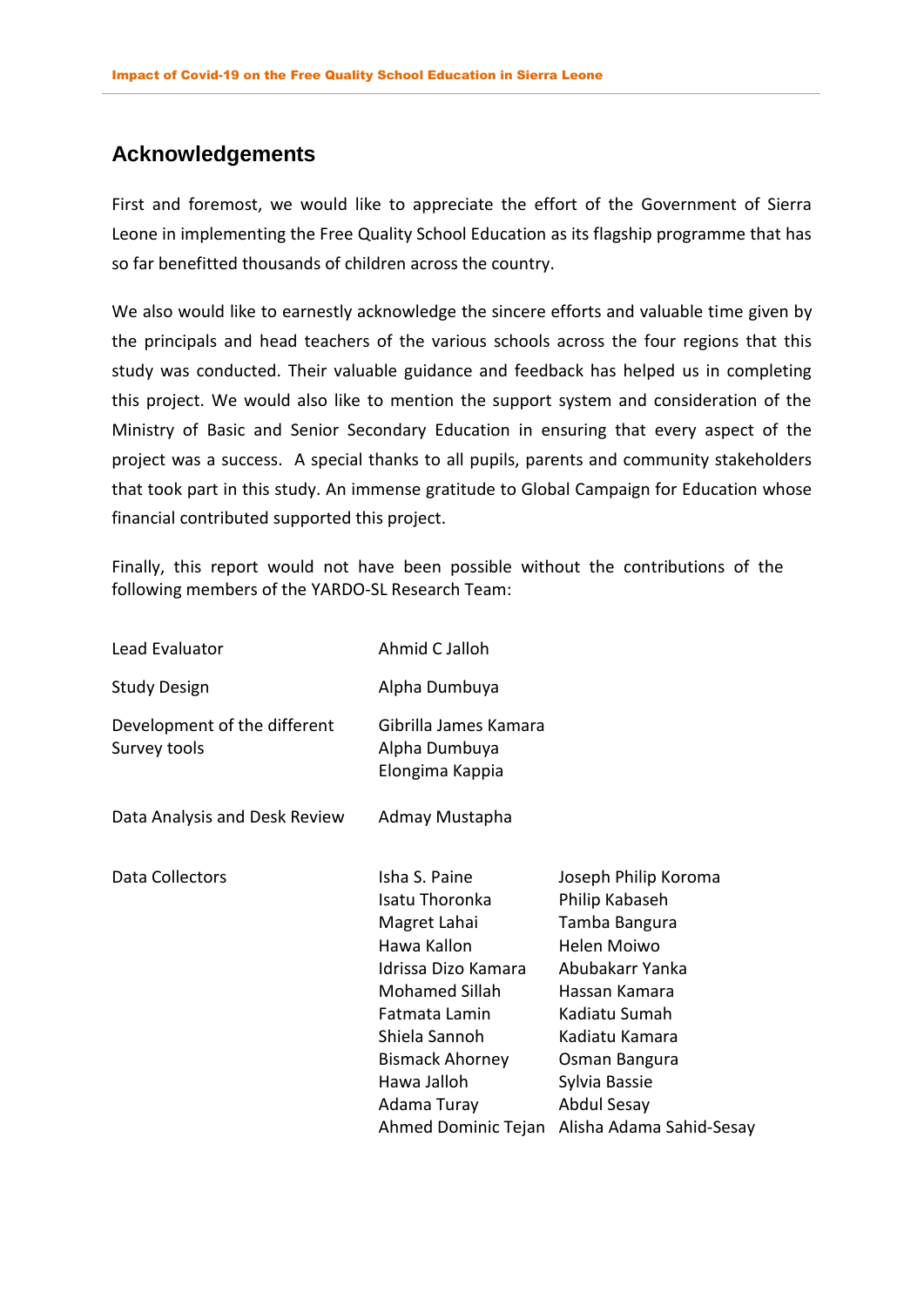# **Contents**

| $\mathbf 1$  |     |  |  |  |  |
|--------------|-----|--|--|--|--|
|              | 1.1 |  |  |  |  |
|              | 1.2 |  |  |  |  |
| $\mathbf{2}$ |     |  |  |  |  |
|              | 2.1 |  |  |  |  |
|              | 2.2 |  |  |  |  |
|              | 2.3 |  |  |  |  |
|              | 2.4 |  |  |  |  |
|              | 2.5 |  |  |  |  |
|              | 2.6 |  |  |  |  |
|              | 2.7 |  |  |  |  |
| 3            |     |  |  |  |  |
| 4            |     |  |  |  |  |
| 5            |     |  |  |  |  |
| 6            |     |  |  |  |  |
|              | 6.1 |  |  |  |  |
|              | 6.2 |  |  |  |  |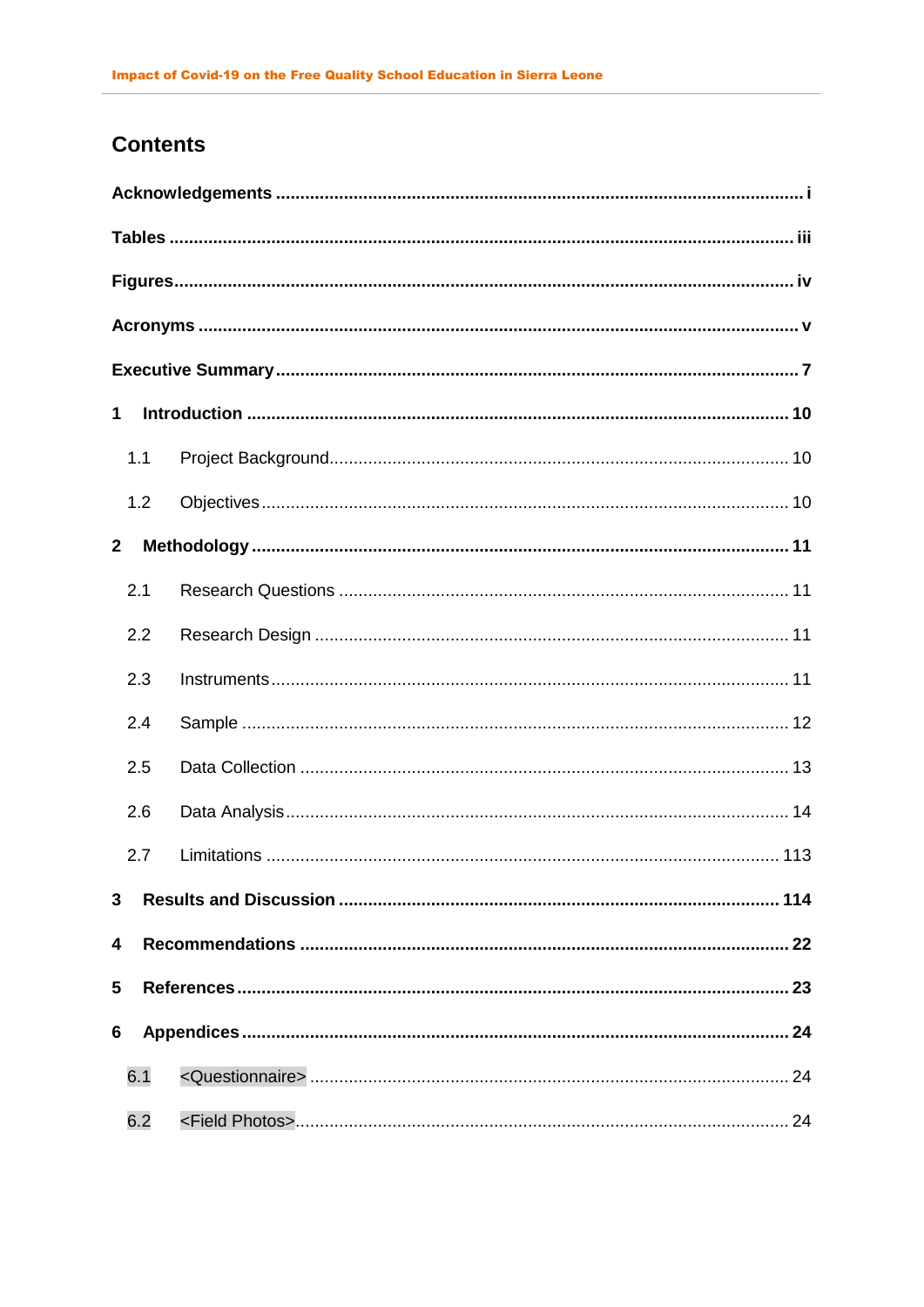# <span id="page-3-0"></span>**Tables**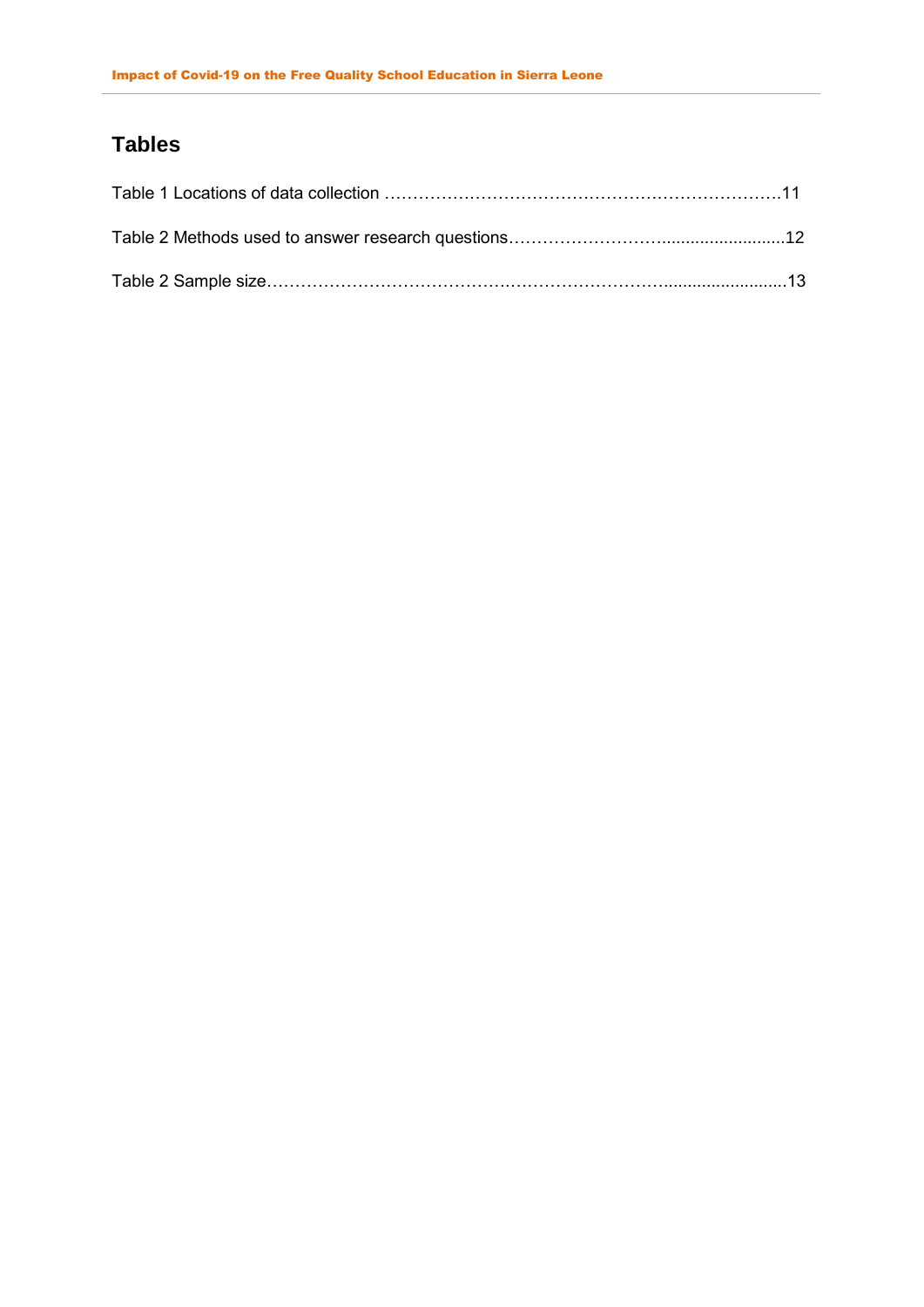# <span id="page-4-0"></span>**Figures**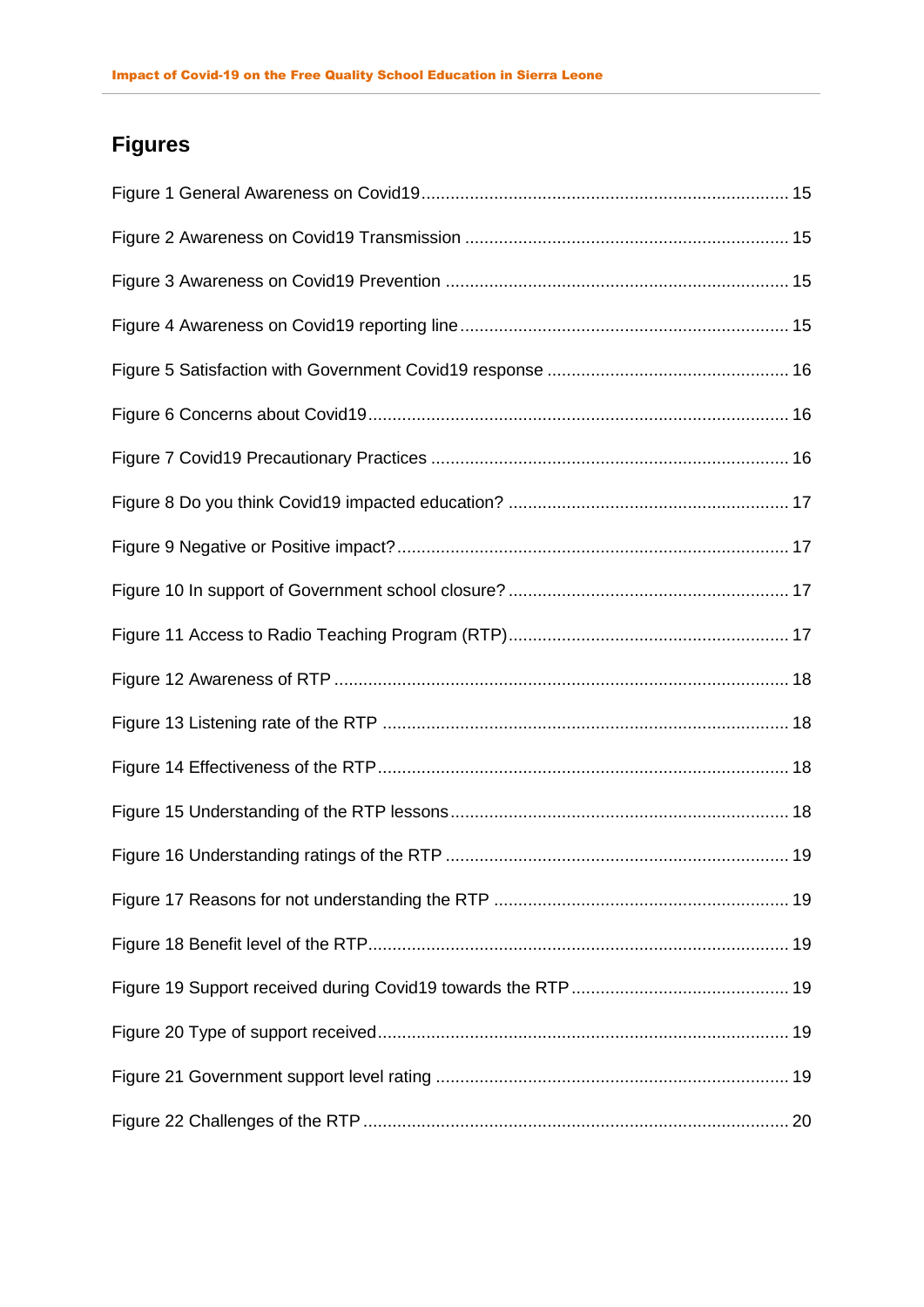# <span id="page-5-0"></span>**Acronyms**

| <b>RTP</b>    | Radio Teaching Programme                                                   |
|---------------|----------------------------------------------------------------------------|
| <b>DEOs</b>   | <b>District Education Officers</b>                                         |
| GoSL          | Government of Sierra Leone                                                 |
| <b>FQSE</b>   | <b>Free Quality School Education</b>                                       |
| <b>MBSSE</b>  | Ministry of Basic and Senior Secondary Education                           |
| <b>NPSE</b>   | <b>National Primary School Examination</b>                                 |
| <b>BECE</b>   | <b>Basic Education Certificate Examination</b>                             |
| <b>WASSCE</b> | West Africa Senior Secondary Certificate Examination                       |
|               | YARDO-SL Youth Action for Relentless Development Organization Sierra Leone |
| <b>GCE</b>    | <b>Global Campaign for Education</b>                                       |
| Covid19       | Corona Virus Disease                                                       |
| UK.           | United Kingdom                                                             |
| <b>UNICEF</b> | United Nation Children Emergency Fund                                      |
| <b>NGO</b>    | Non-Governmental Organization                                              |
| Fig           | Figure                                                                     |
|               |                                                                            |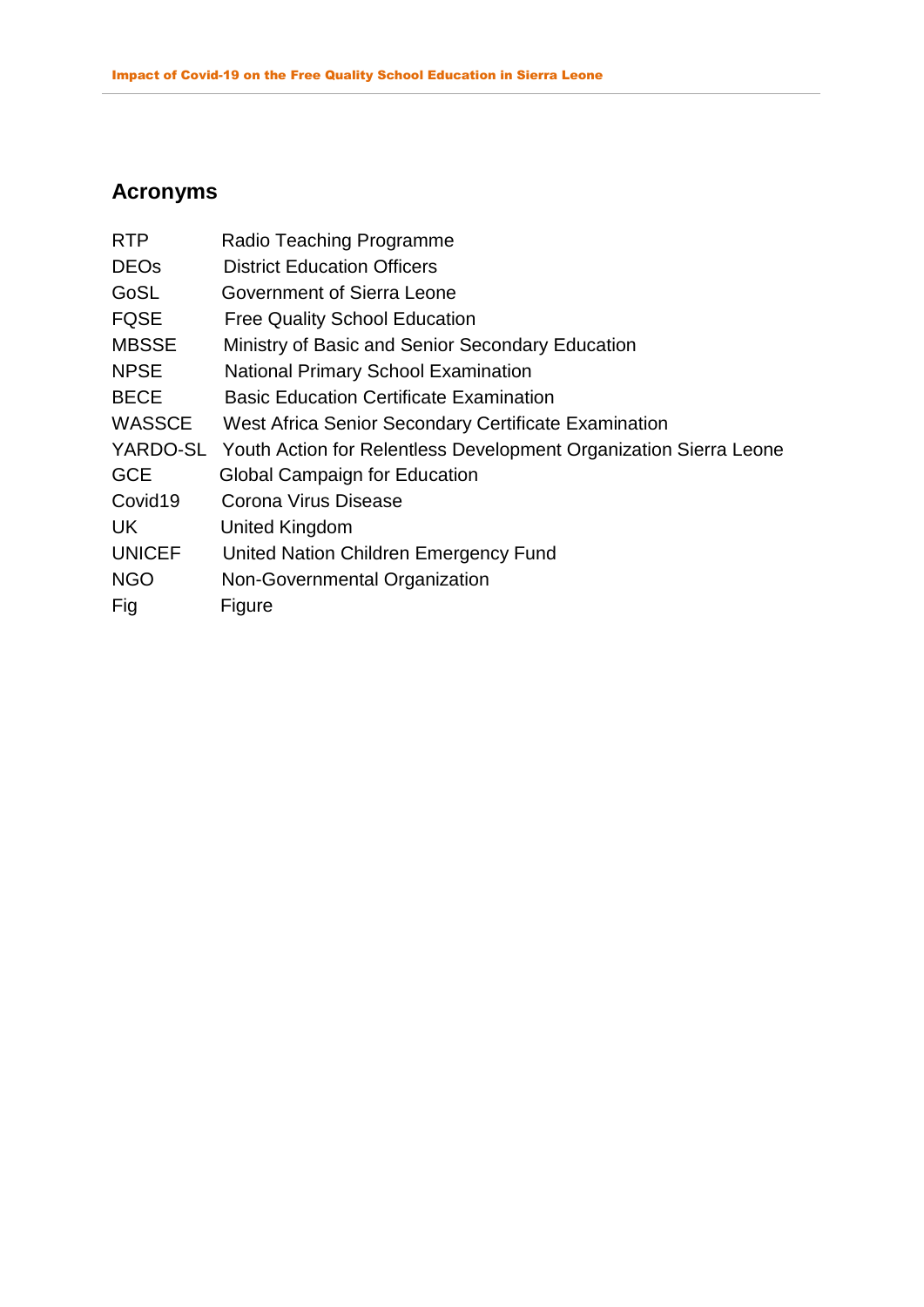# <span id="page-6-0"></span>Executive Summary

# **Background**

In August 2018, Government of Sierra Leone (GoSL) launched a phased Free Quality School Education (FQSE) initiative that provides free admission and tuition to all children in government-approved schools. This Government flagship initiative, under the leadership of President Julius Maada Bio, will ensure increased access to government-assisted schools for all children from primary to senior secondary levels across the country. With support from donor partners – including UK Aid, World Bank, Irish Aid, World Food Programme and UNICEF, the free education programme will be phased over five years and will waive the payment of tuition and admission fees. The programme will also provide teaching and learning materials, with an initial emphasis on English language and Mathematics text books to all secondary schools in the country. It will also ensure that payment for public examination fees such as the National Primary School Examination (NPSE), Basic Education Certificate Examination (BECE) and West Africa Senior Secondary School Examination (WASSCE) are waived. Furthermore, it will provide food to critically undernourished children in selected districts through the school feeding programme. And most importantly, it will provide radio teaching programme to improve access to quality education to children across the country.

Implemented under the Ministry of Basic and Senior Secondary Education (MBSSE), the FQSE was well on track before it got hit by the Covid19 pandemic crisis. Like many countries across the globe, Sierra Leone has to shut down to curtail the spread of the virus. As the economy tumbles, businesses, public offices, schools were forced to close due to lockdown restrictions. However, the most affected sector was the education sector that bears the longest closure of schools. As a result, the country turned over to the sole option to education during this trying time- Radio Teaching Programme (RTP).

With support from the Global Campaign for Education (GCE), Youth Action for Relentless Development Organization Sierra Leone (YARDO-SL) designed this research project to investigate how covid19 affected the FQSE in Sierra Leone, how citizens perceive the RTP as alternative way of learning, how important and effective they think it was, and what will they recommend to help improve and sustain the programme.

# **Methodology**

Data was collected across all regions in Sierra Leone by trained YARDO Volunteers who targeted randomly-selected 1,000 respondents for interview using mobile app called ODK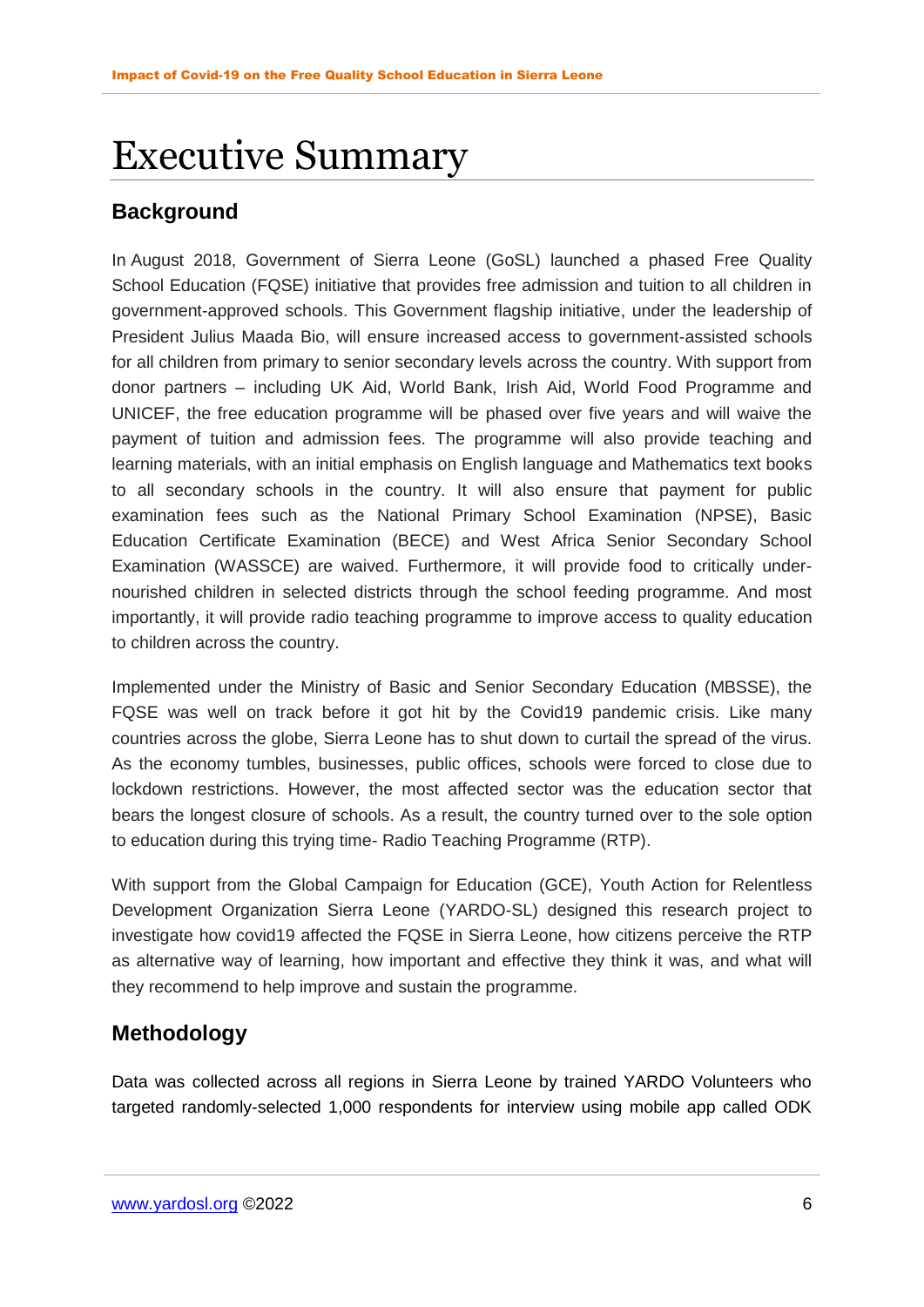Collect. Interviews (mostly quantitative, with small amount of quantitative) were done both in English and Krio using the Pupils, Parents, School Authorities, Community Stakeholders and Education Authorities tools.

Once data was synched into the database, the Software Package for Social Sciences (SPSS) was used to analyse and interpret the data. All Covid19 precautions, and data protection rules were adhere to during this study.

# **Key Findings**

- 100% of respondents believe education was affected due to Covid19. Furthermore, 68% showed that Covid19 negative affected education making it more costly, and also there's a loss in learning.
- 80% of the respondents were very supportive of Government closure of schools. Those who did not support, listed cancelation of public exams and delay in reopening as a reason not to.
- Majority of the respondents (98%) showed that they are aware of the RTP launched by the Government during school closure. Whereas, 39% of the responds stated that they have no access to the RTP. Of those that have access, a significant number (80%) showed that they actually made regular use of the RTP, at least two times or more per week. Others who do not make regular use of the RTP, just one per week, complained about lack of access to radio, poor radio coverage, cost of batteries/charging, and clash of schedule with other home chores as reasons not to.
- Data showed that there is a huge gap in inequality. Those in urban communities (60%) have more access to the RTP than those in rural communities (40%) due to income levels and radio coverage. Same data showed that more boys (58%) have listened to the RTP frequently than girls (42%) mainly because of house chores.
- But in actuality, most of the respondents (67%) showed that the RTP was very beneficial and majority (91%) showed they understand the lessons well.
- However, those that they do not understand the lessons well complained because of poor radio signal, tutor's teaching pace, lesson content too hard to understand (especially in Maths) and lack of monitoring such as assignment and exams.
- Furthermore, majority of the respondents (62%) showed that they did not receive any support from the partners (government, NGOs, schools, Etc.) during lockdown. Those who received support listed facemasks, food, cash, learning materials (radio, books Etc.), and others (trainings, therapy Etc.).
- Finally, a majority of the Community Stakeholders (100%) stated that they were functional in advancing education through the RTP by sensitizing their communities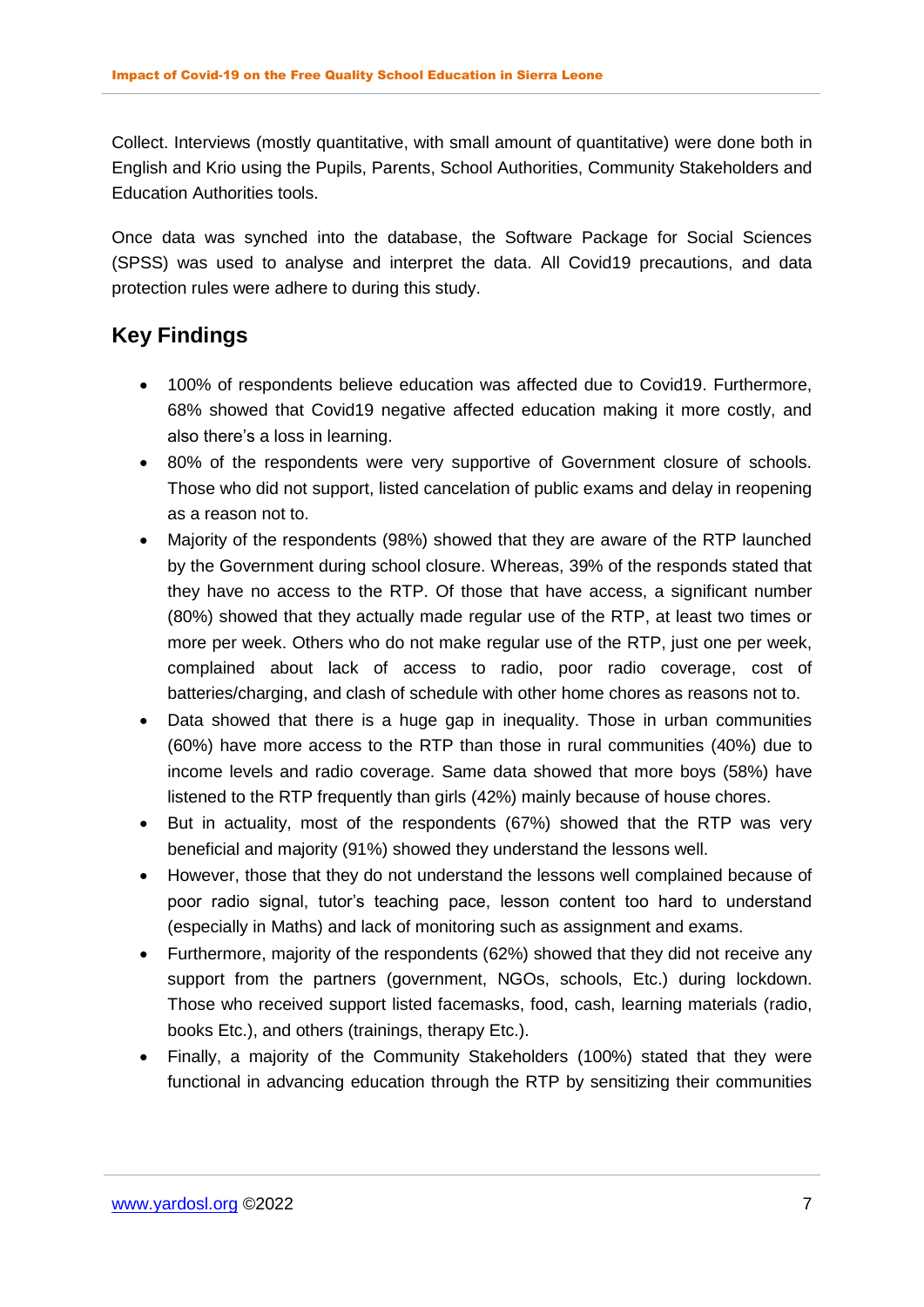on its importance amongst other roles but most feel like GoSL need to consult them more often.

## **Key Recommendations**

Government and/or development partners should strengthen the effectiveness of the RTP as the alternative learning platform in Sierra Leone to reduce loss in learning and inequality in the future by:

- Provision of rechargeable radios and accessories for free or at a cheaper cost to reduce financial burden on parents and improve access to GRT programme for all pupils nationwide.
- Effective consultations with parents, schools, community stakeholders and other partners in the design of the programme for effective implementation and increase in participation.
- Ensure public exams are held with adherence to Covid19, and be vigilant to support school reopening on time, and appropriately
- Improve access to radio and work together with more radio stations nationwide (in some cases help radio stations to improve their band width to reach more marginalized communities) to reduce the inequality. Also, ensure the girl child is prioritized in distribution of radios and that they are encouraged to frequently participate in the RTP to help reduce inequality between boys and girls in education.
- Improve on the lesson content to match with current syllabus and make lessons more interactive through timed quiz. Pilot a visual learning digital platform (use of electronic tablets) to increase on teaching and learning outcomes.
- Provision of training and incentives for routine monitoring by teachers to assess pupils' progress. Engagement of parents and community stakeholders through the schools for collaborative monitoring of pupils' participation and proper understanding of RTP lessons.
- Undertake a lot of sensitization at grass-root and community level to educate citizens on the importance of RTP during a crises.
- Protect and improve on the Education Budget to enable the ministry and other stakeholders to carry out its mandate effectively.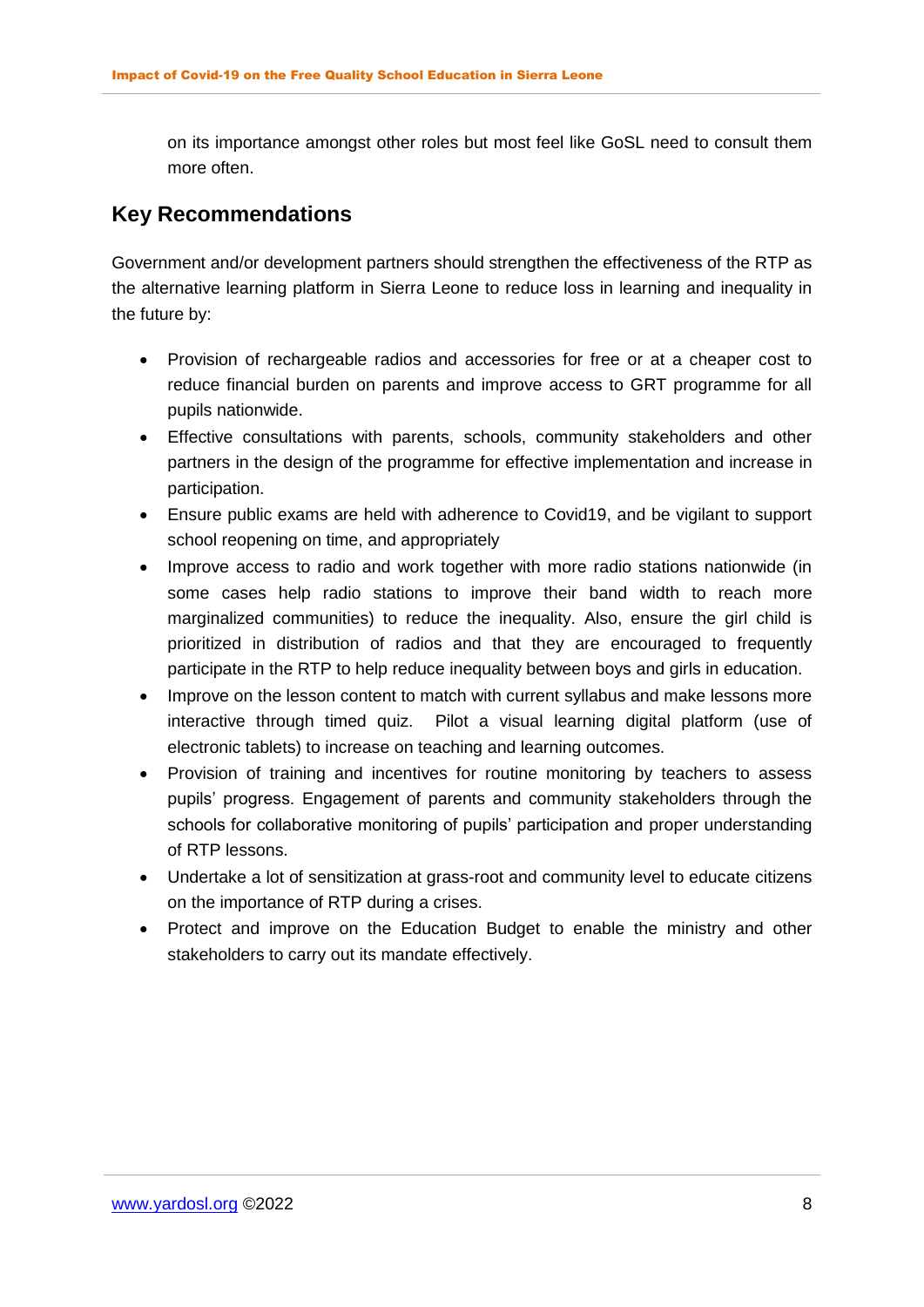# <span id="page-9-0"></span>1 Introduction

## <span id="page-9-1"></span>**1.1 Background**

The project titled: An Assessment on the impact of Covid19 on the Free Quality School Education in Sierra Leone was a six-month survey project that included the collection of data from pupils, parents, school authorities, community stakeholders and education officers through interviews and focus group discussion from across all the regions in Sierra Leone.

With funds from the Global Campaign for Education, the project was designed to investigate how covid19 impacted the FQSE with special focus on the Radio Teaching Programme (RTP). The overall goal of the project was to answer to the following survey questions; how covid19 affect education? What are the perceptions and the importance of the RTP? How effectiveness was the RTP? What were the challenges of the RTP? What are strategies to improve the RTP? What are the solutions for the sustainability of the RTP and the relationship between the different stakeholders?

## <span id="page-9-2"></span>**1.2 Objectives**

The objectives of this study were to:

- Assert how covid19 affected the FQSE in general.
- Understand the perception and the importance of the RTP
- Understand the effectiveness of the RTP
- Assess the challenges of the RTP
- Recommend strategies to improve the RTP
- Proffer solutions for the sustainability of the RTP and the Relationship between the different stakeholders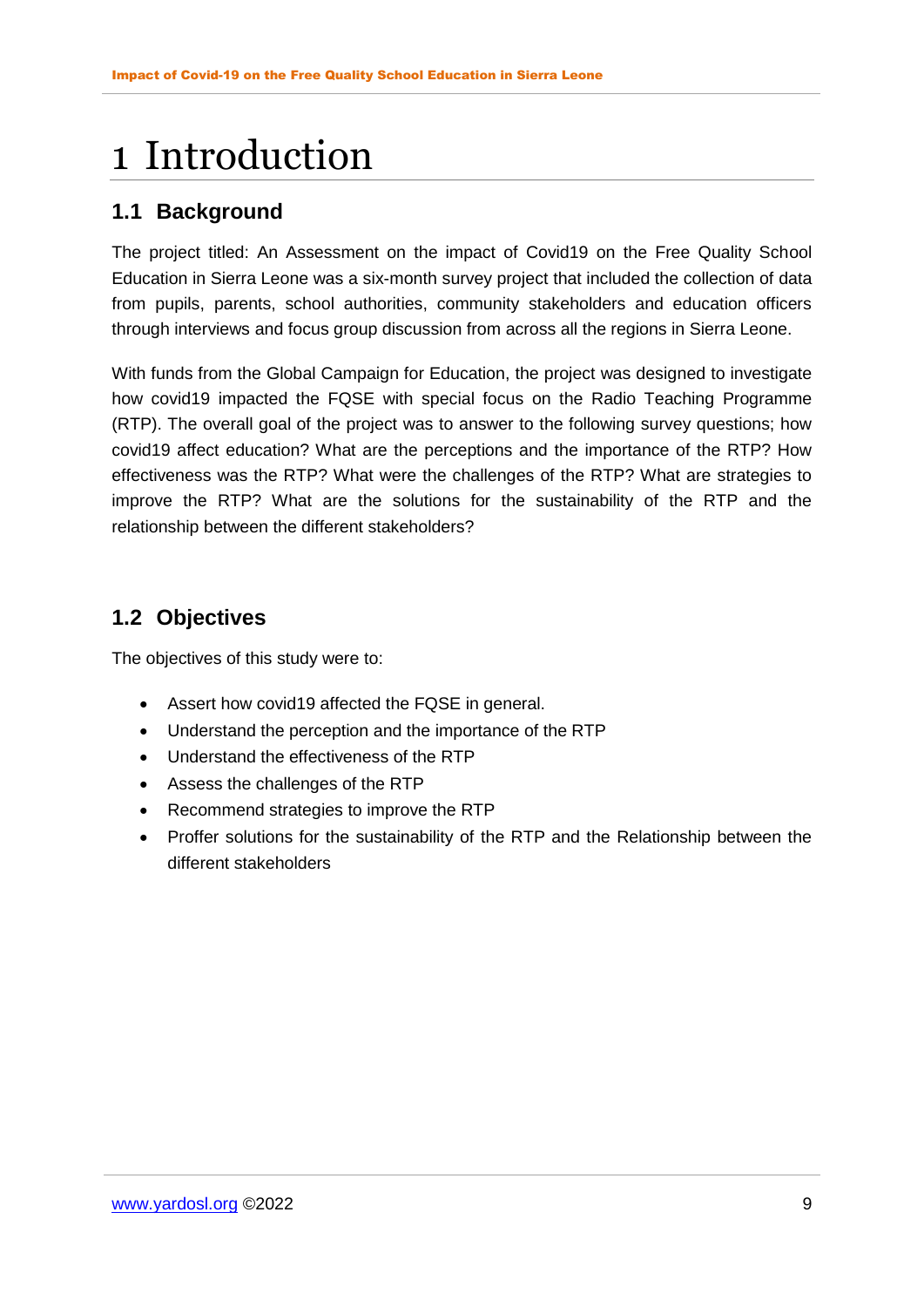# <span id="page-10-0"></span>2 Methodology

## <span id="page-10-1"></span>**2.1 Research Design**

Data was collected across all regions in Sierra Leone targeting at least one (1) district headquarter town (urban settlement) and one (1) village (rural settlement). Random selection of respondents were done with equal number per region (250 respondents in each of the 4 regions). The various respondents were categorized as pupils (Class 4 to JSS3), parents (biological parent or guardian of at least one pupil), school authorities (of the selected schools) and community stakeholders (chiefs, councillors, head men Etc.) and also to the local councils' and ministry of education' Education Officers.

Both English and Krio were used to administer the questionnaires. With Krio mostly administered to uneducated parents and community stakeholders whereas the majority of the other group of respondents were interviewed in English. A mixed research approach was applied for this study with most questions in a quantitative format through direct individual interviews. Focus group discussions were also held to get qualitative answers to survey questions.

| <b>Region</b>             | <b>District</b>                                                                            | Specific location of<br>data<br>collection                   |
|---------------------------|--------------------------------------------------------------------------------------------|--------------------------------------------------------------|
| North (North + Northwest) | Kambia                                                                                     | Urban Setting: Kambia Town                                   |
|                           |                                                                                            | Kayomina<br>Rural<br>Setting:<br>Village, Dixon Chiefdom     |
| East                      | Kenema<br>Urban Setting: Kenema Town<br>Rural Setting: Konabu Village,<br>Nongowa Chiefdom |                                                              |
| West                      | Western Area Urban<br>Western Area Rural                                                   | Urban Setting: Wellington<br>Rural Setting: Matindi Village, |

The selected districts were: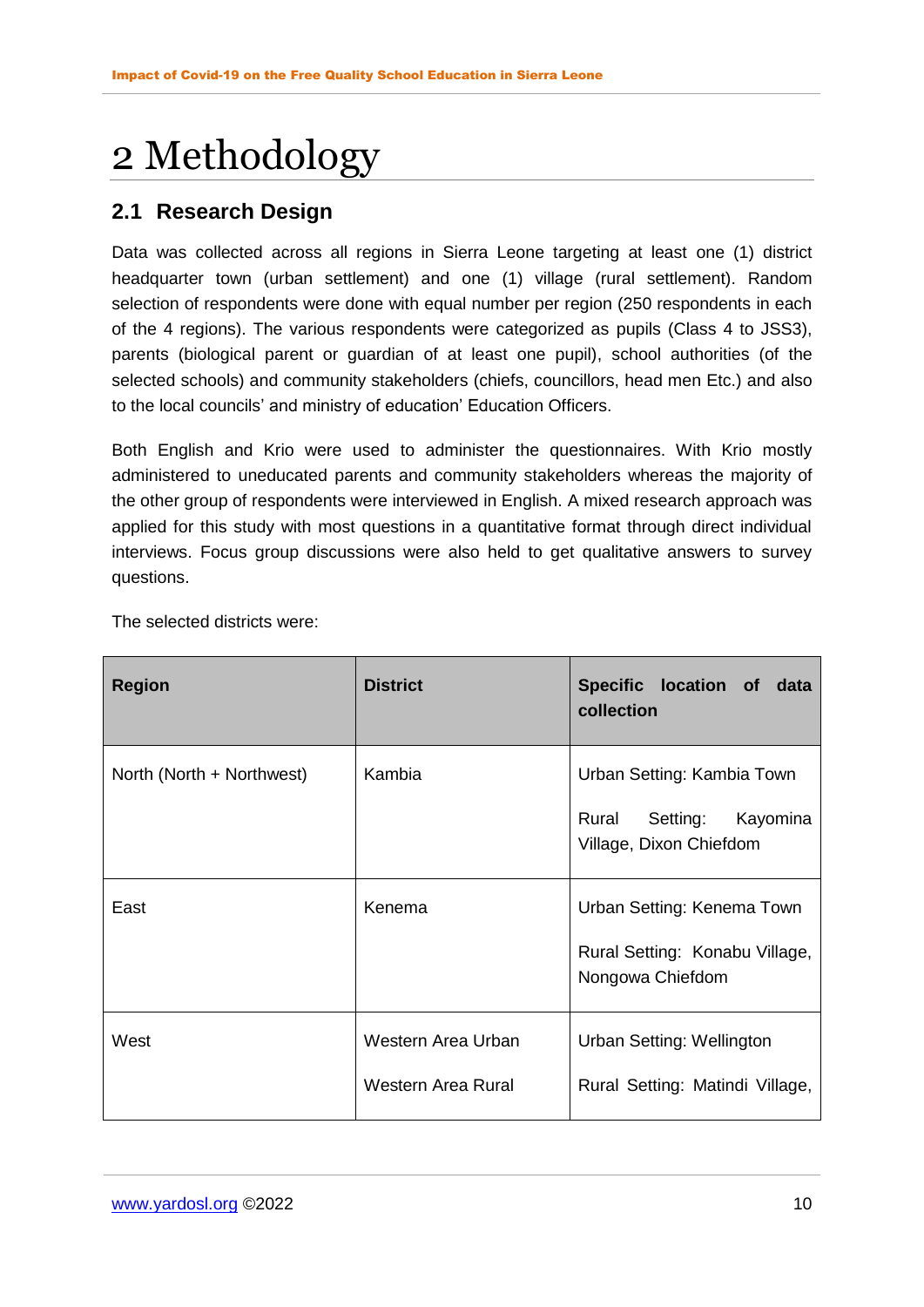|       |    | <b>Western Area Rural District</b>                        |
|-------|----|-----------------------------------------------------------|
| South | Bo | Urban Setting: Bo Town                                    |
|       |    | Setting:<br>Rural<br>Kondima<br>Village, Tikonko Chiefdom |

Table 1: Location of Data Collection

#### **Methods used to answer research questions**

This evaluation was focused primarily a single method study using the quantitative data collection method even though there were few open ended aspects that we cannot primarily say was qualitative. Interviews and Focus Group Discussions were carried out.

| <b>Research Question</b>                                                                                                 | <b>Tool Used to Answer Question</b>                                                                          | <b>Method Used to Answer</b><br><b>Question</b> |  |
|--------------------------------------------------------------------------------------------------------------------------|--------------------------------------------------------------------------------------------------------------|-------------------------------------------------|--|
| How covid19 affect the<br><b>FSQE</b>                                                                                    | All Tools (Pupil, Parent, School<br>Authorities,<br>Community<br>Education<br>Stakeholders and<br>Officers.) | Interviews                                      |  |
| Perceptions and the<br>importance of the RTP                                                                             | All Tools                                                                                                    | <b>Interviews</b>                               |  |
| <b>Effectiveness</b><br>of<br>the<br><b>RTP</b>                                                                          | Pupil Tool, Parent Tool, School<br><b>Authority Tool</b>                                                     | <b>Focus Group Discussions</b>                  |  |
| Challenges of the RTP                                                                                                    | <b>All Tools</b>                                                                                             | <b>Interviews</b>                               |  |
| Strategies to<br>improve<br>the RTP                                                                                      | All tools                                                                                                    | <b>Interviews</b>                               |  |
| Sustainability<br>of<br>the<br>RTP <b>R</b><br>and<br>the<br>Relationship<br>between<br>different<br>the<br>stakeholders | Council/Ministry Tool, Stakeholders<br><b>Tool, School Authority Tool</b>                                    | <b>Interviews</b>                               |  |

<span id="page-11-0"></span>Table 2: Methods Used to Answer Research Questions

## <span id="page-11-1"></span>**2.2 Sample**

| Number Sampled for the<br><b>Research/Data</b> Collection Target Group |  |
|------------------------------------------------------------------------|--|
|------------------------------------------------------------------------|--|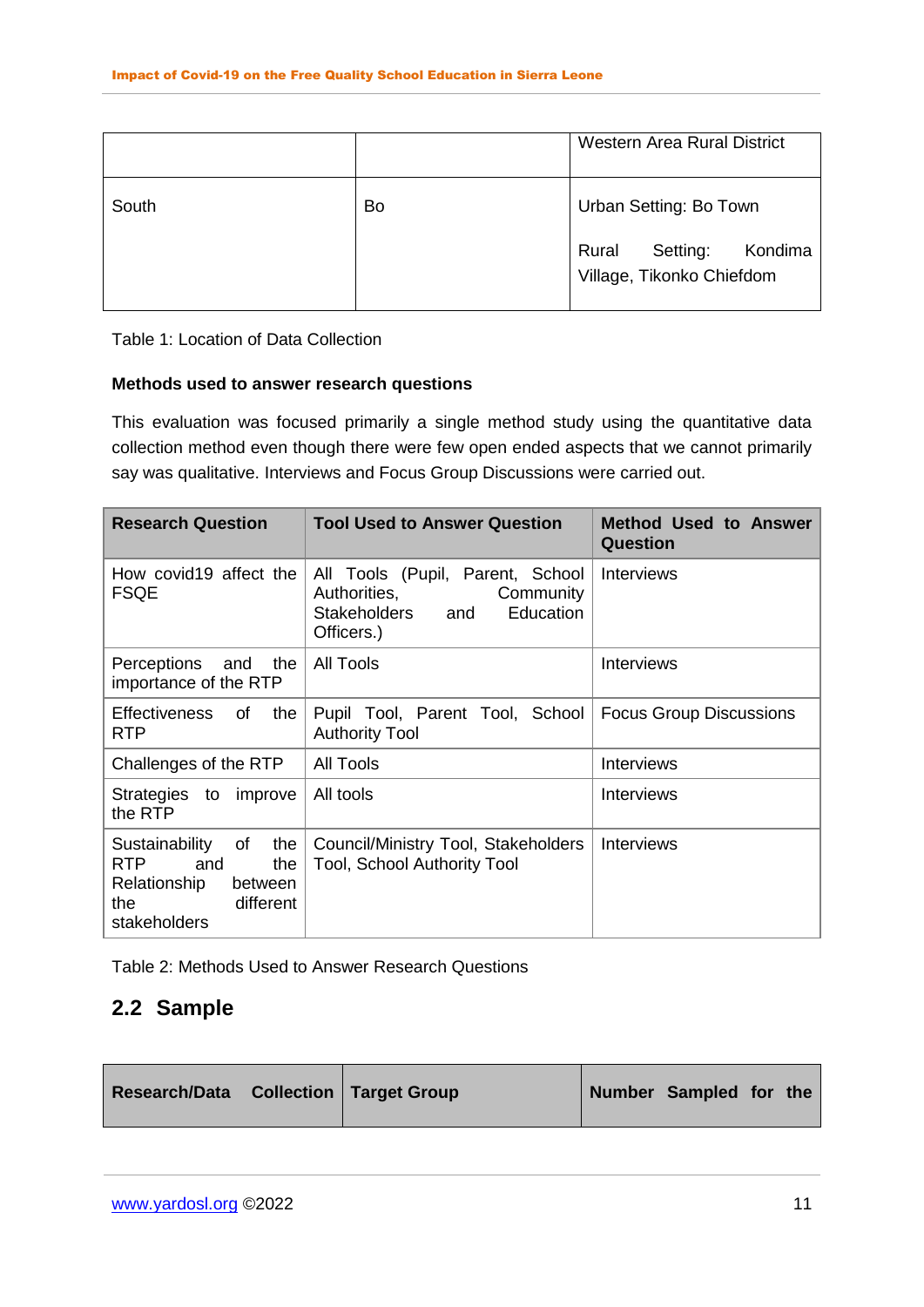| <b>Tool</b>                                         |                                                                                                             | <b>Survey (1,000)</b> |
|-----------------------------------------------------|-------------------------------------------------------------------------------------------------------------|-----------------------|
| <b>Pupil Survey Tool</b>                            | Pupils ranging from Classes<br>4 (Primary 4) to SSS 3<br>(Senior Secondary 3)                               | 800                   |
| <b>Parent Survey Tool</b>                           | Parents of any school going<br>pupil                                                                        | 100                   |
| Community Stakeholders<br>Tool                      | <b>Community Stakeholders</b>                                                                               | 45                    |
| School Authorities Survey<br>Tool                   | School authorities of the<br>targeted schools                                                               | 45                    |
| Ministry of Education/Council<br><b>Survey Tool</b> | Representatives of<br>the<br>Ministry of Education and the<br>District Council Education<br><b>Officers</b> | 10                    |

Table 3. Sample Size

## <span id="page-12-0"></span>**2.3 Data Collection**

For the entirety of the data collection process, the survey software tool OKD Collect was use to collect data using the personal phones of the data collectors.

The data was collected by volunteers of YARDO based at the various districts of the four targeted regions. They were trained via zoom meeting online on the various tools to be used on the data collection process, and a brief follow up and refresher in-person training was conducted prior to data collection.

The data collection was conducted in two languages: English Language for the school going pupils, school authorities, and the Ministry/Council officers whilst our local language Krio was use to collect data for the parent tool and the community stakeholders.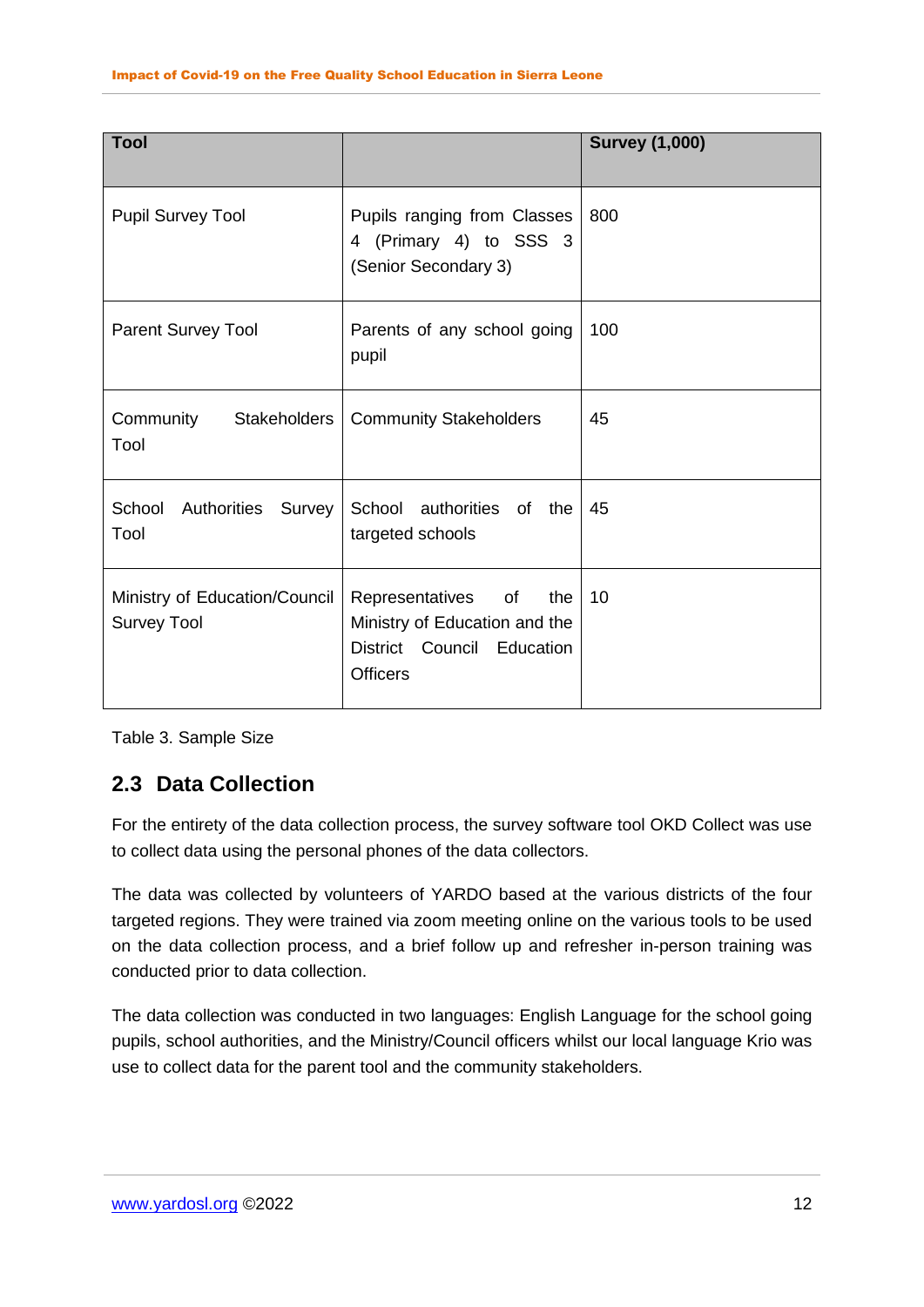## <span id="page-13-0"></span>**2.4 Data Analysis**

Like it was mentioned earlier on above, data was collected using the survey software tool, ODK Collect, and was uploaded to the server each day of data collection and the data were easily extracted from the server for analysis using the Software Package for Social Sciences (SPSS).

However, In wherein there were missing data, after refreshing the server and the phones of the data collectors, we had to manually extract the data from those phones that their software were malfunctioned and could not send all the data to the server.

## <span id="page-13-1"></span>**2.5 Limitations**

The study was mainly based on the Radio Teaching Programme as a key component of the Free Quality School Education aimed at understanding how effective it was and understanding its challenges to proffer recommendations to improve it in the future. However, a deeper dive must be carried out to further understand the impact of Covid19 on the overall Free Quality School Education targeting all its various components.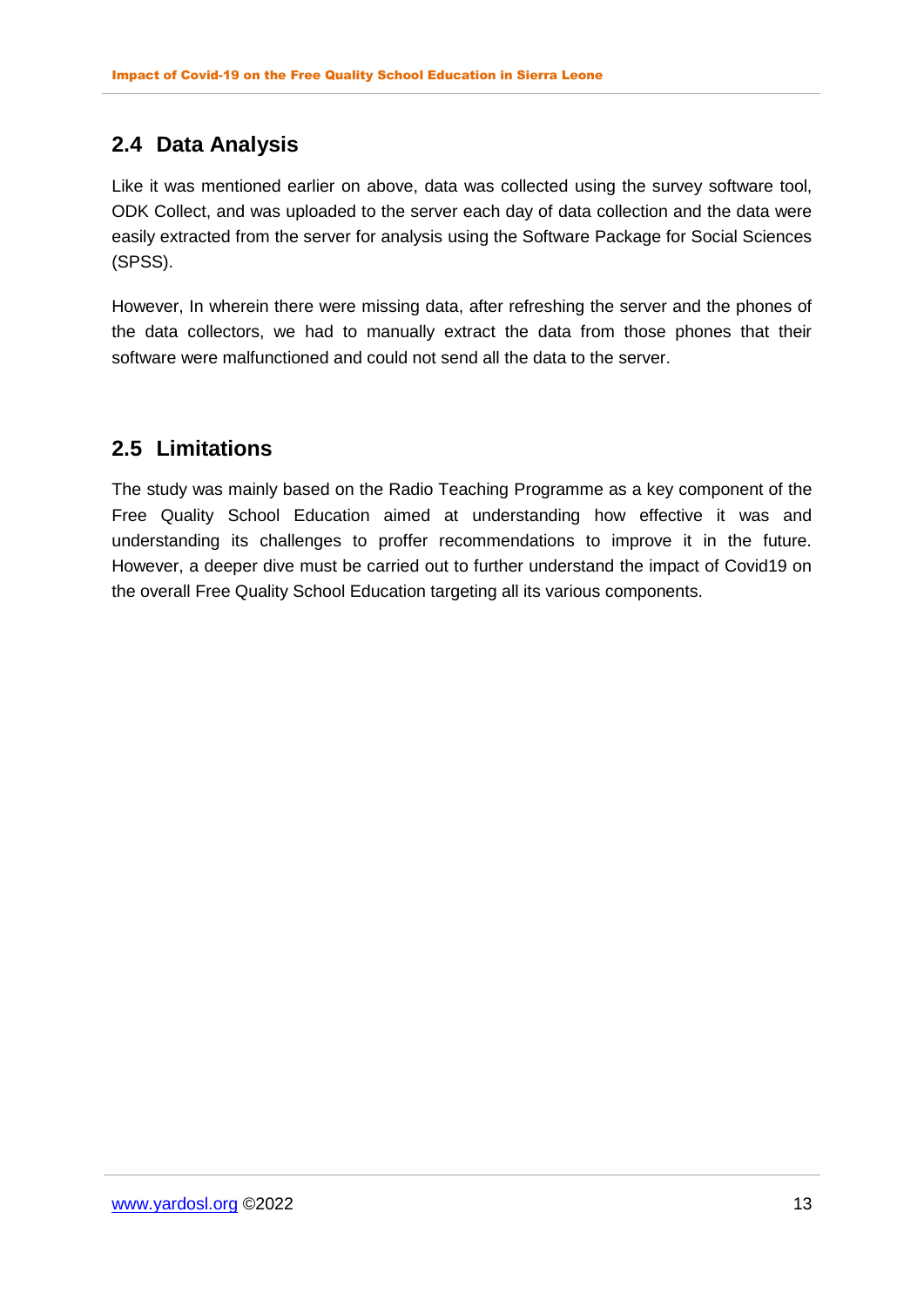# <span id="page-14-0"></span>3 Results and Discussion



c. Awareness on Preventive Measures



d. Report Contact



2. Attitude

a. Satisfaction with Government Response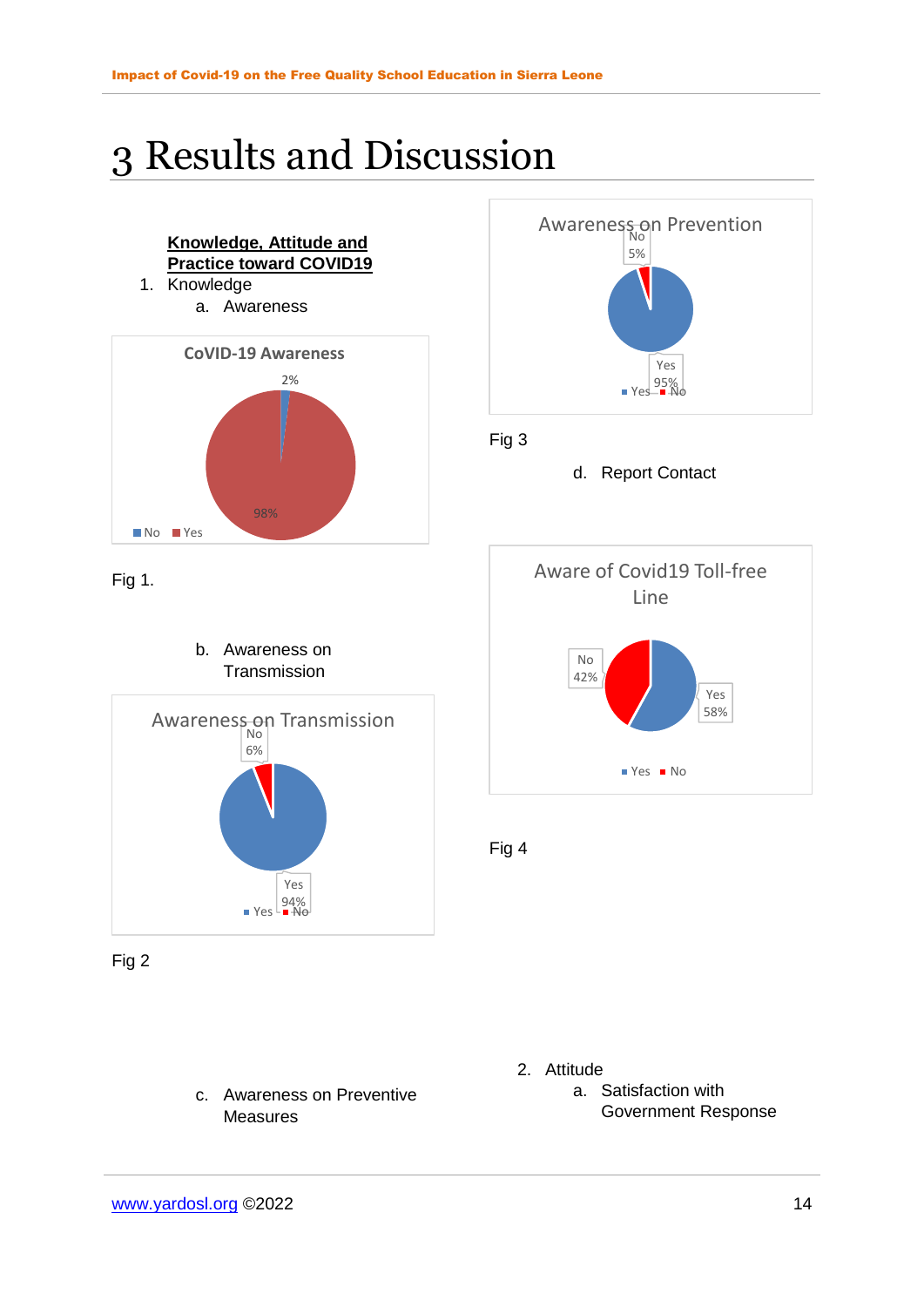



### b. Concerns about Covid19



Fig 6

### 3. Practice

#### a. Precautionary practice

| <b>Practices</b>                                 | Νo | Yes |
|--------------------------------------------------|----|-----|
| Do you wash your hands<br>with soap and<br>water | 2% | 98% |
| regularly?                                       |    |     |
| Do you use facemasks in<br>public spaces?        | 4% | 96% |
|                                                  |    |     |
| practice social<br>vou<br>DΟ                     |    |     |
| distance?                                        | 6% |     |

#### Fig 7.

The knowledge toward COVID-19 is displayed in Fig. 1. Showing 98% of respondents had agreed that they are aware of COVID-19 pandemic. In Fig 2 and Fig 3, 94% and 96% of the respondents agreed that they are actually aware of how the virus transmits and how to prevent themselves, respectively. However, over 40% said they are not aware of the dedicated Covid19 Toll free line (117) as shown in Fig 4. But when asked if they are satisfied with government's response to the Covid19 outbreak in Sierra Leone, (Fig 5) only 8% said "No". In Fig 6, Majority of the respondents 67% said they are concerned about the Covid19, others stated that they are either "Not too concerned" or "Not concerned at all". Impressively, over 90% of the respondents stated that they practice social distancing, wash their hands regularly and use facemasks as shown in Fig 7.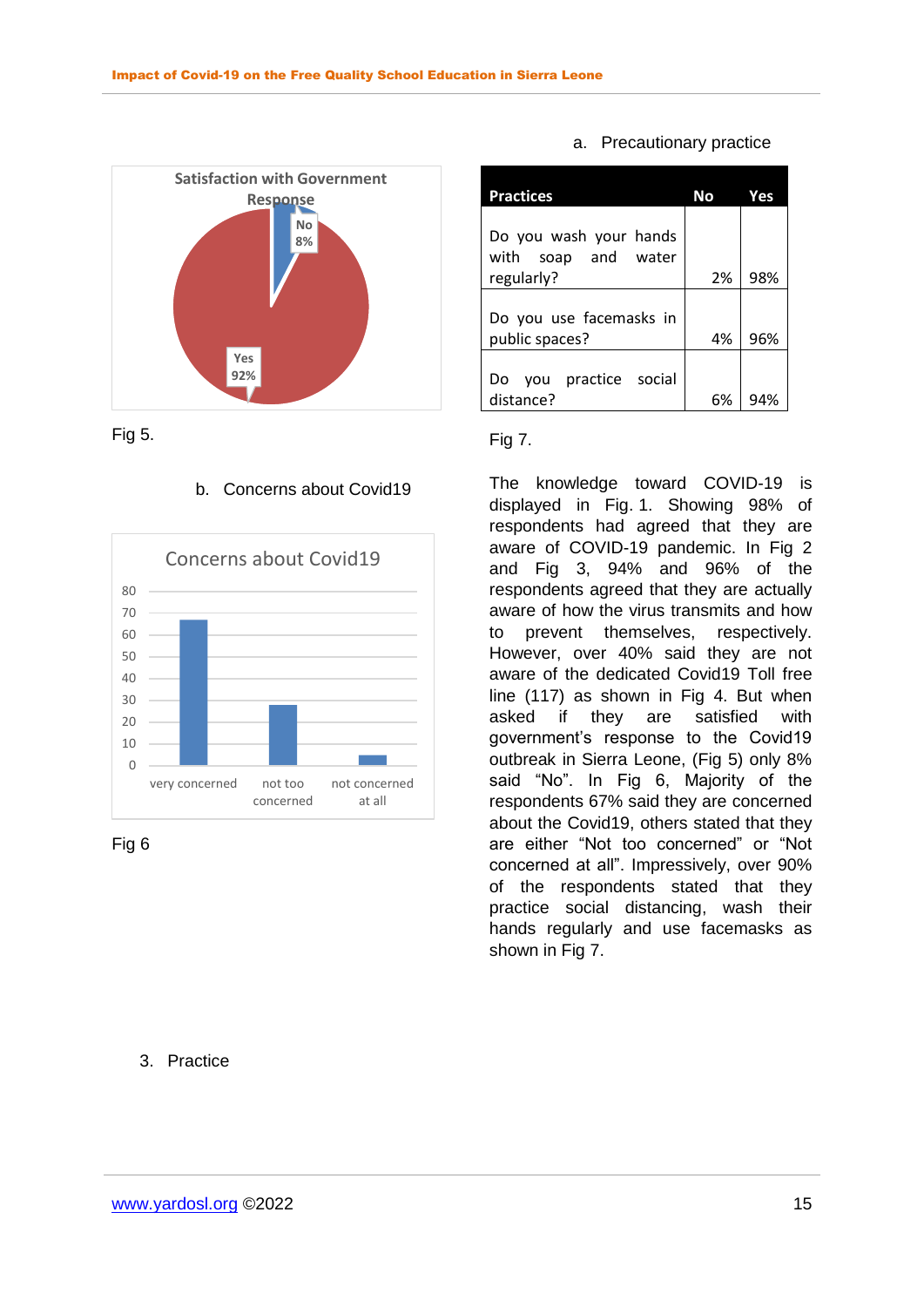## **How covid19 affect the FQSE**

#### Do you think covid19 impacted education?



Fig 8.

### Negative or Positive Impact?



## Fig 9.

## Government Closure of Schools



## Fig 10.

### Access



### Fig 11.

Whilst 100% of the respondents believe that Covid19 has affect the FQSE as shown Fig 8, over 60% believe it negatively impacted education as indicated in Fig 9. When asked why they think Covid19 negatively impacted the FQSE, they stated loss in learning, government indefinite closure of schools and cost of alternative learning (radio) as reasons.

When asked if they supported government decision to close schools (Fig 10), majority of the respondents, 80% said "Yes".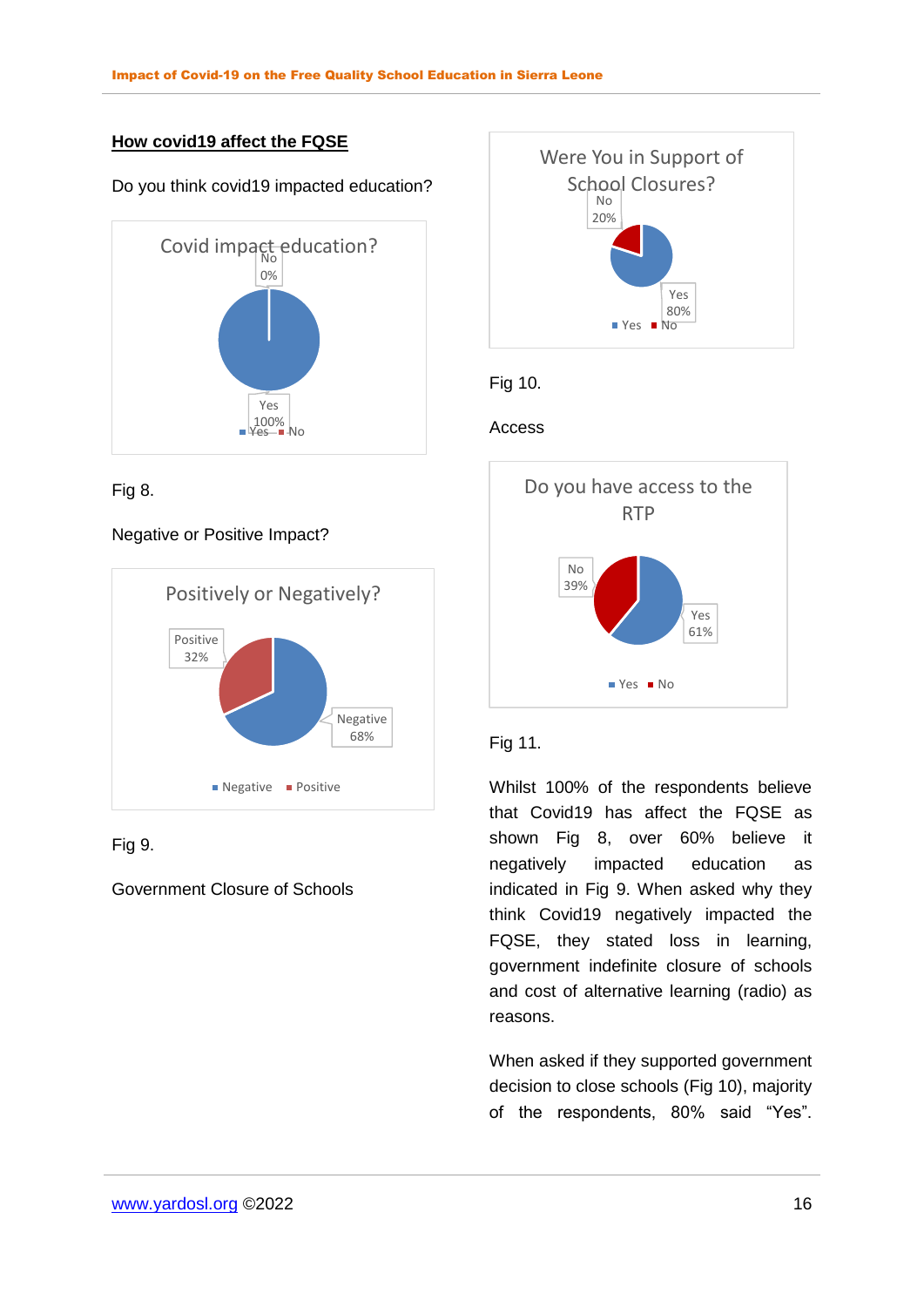Those who said "Yes" indicated that school closure helps reduce the spread of the virus whilst keeping their children safe as the reason. For those who said "No", they stated that cancellation of public exams, indefinite school closure, and extra cost for educating their kids as the reasons why they did not supported government decision to close schools.

When respondents were asked whether they or their kids have access to the RTP (Fig 11), 61% said "Yes". When further asked, those that have access stated the number of school going kids per the number of radio owned in their household, indicating an average of 6 school kids per 1 radio. Whereas, those who had "No" access to the RTP highlighted not having radio, no or poor radio coverage and lack of funds to buy batteries for radio as reasons

#### **Effectiveness of the RTP**

#### a. Awareness of the RTP





#### a. Rate of Listening



### Fig 13.









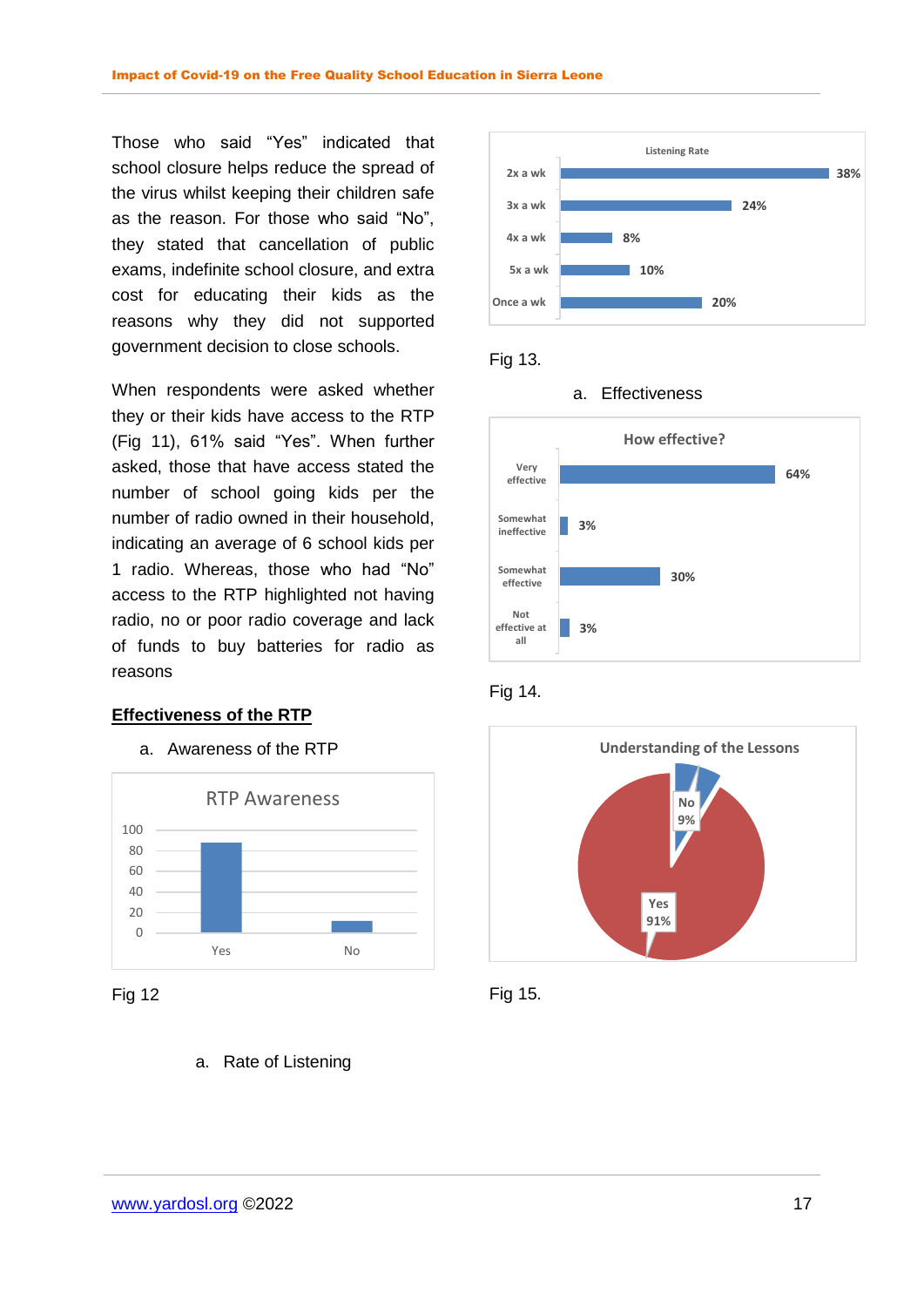

#### Fig 16.



Fig 17.

According to the data, over 80% respondents stated that they are aware of the radio teaching program (Fig 12). It also showed that on listening frequency, majority, 38%, listen to the RTP twice a week as shown in Fig 13. However, as seen in Fig 14, 64% of the respondents believed that the RTP was very effective.

Furthermore, over 90% of the respondents showed that they understand the lessons from the RTP (Fig 15). On a scale from 1- 5, majority of the respondents chose 3 to indicate their level of understanding the RTP lessons (Fig 16). However, as shown in (Fig 17), majority, 64% of those who do not understand the RTP lesson

complained about poor radio signal as reason not to.

**Perception and the importance of the RTP** 







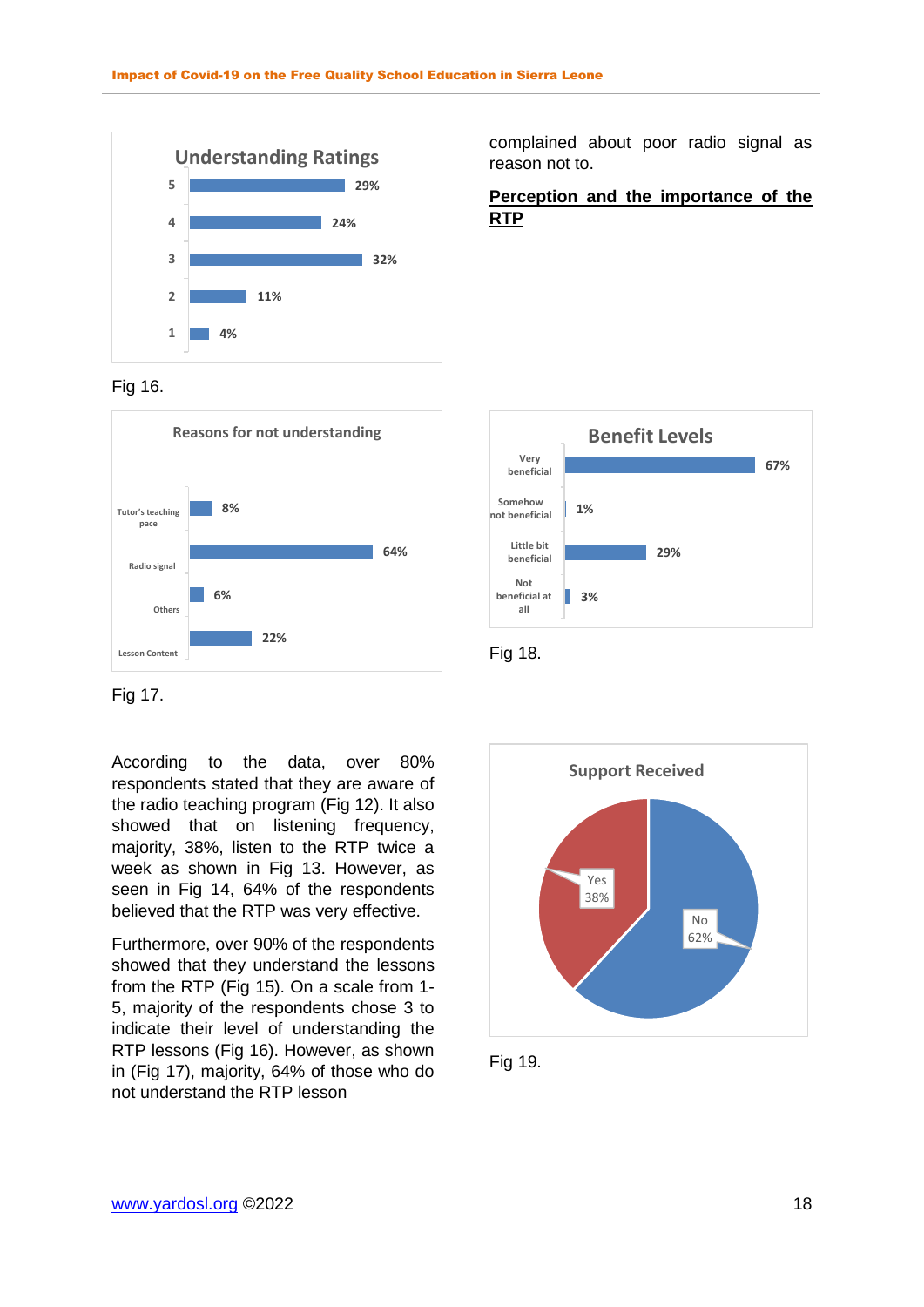## Type of support



## Fig 20.

a. Government Support level ratings

| <b>Support type</b>                                                                                                                                                    |                  |
|------------------------------------------------------------------------------------------------------------------------------------------------------------------------|------------------|
|                                                                                                                                                                        | Scale<br>$1 - 5$ |
| The level of support by<br>ministry to support radio<br>teaching programs and<br>protection of girl child                                                              | 3                |
| The level of support by to<br>developing distance<br>learning content through<br>radio, television, mobile<br>and other digital<br>technologies                        | $\overline{4}$   |
| The level of support by<br>ministry to providing<br>printed educational<br>packets to students<br>without access<br>to<br>technology and students<br>with special need | $\overline{2}$   |
| The level of support by<br>in training<br>ministry                                                                                                                     | $\mathbf{1}$     |

| teachers<br>to improve<br>digital literacy and                                                                                                                                                                                     |   |
|------------------------------------------------------------------------------------------------------------------------------------------------------------------------------------------------------------------------------------|---|
| delivery of lessons                                                                                                                                                                                                                |   |
| through innovative<br>platforms                                                                                                                                                                                                    |   |
| The level of support by<br>ministry in providing<br>essential wash supplies<br>for school and refurbish<br>school facilities as needed                                                                                             | 2 |
| The level of support by<br>ministry in working with<br>partners to design and<br>implement community<br>outreach campaigns to<br>support girls, vulnerable<br>children and other<br>students at risk of<br>dropping out            | 3 |
| The level of support by<br>ministry in providing<br>psychosocial support to<br>children by upgrading<br>materials<br>training<br>providing training<br>to<br>teachers and ensuring<br>parents are provided<br>relevant information | 2 |
| The level of support by<br>ministry in providing pre-<br>loaded<br>devices<br>for<br>students,<br>girls from<br>disadvantaged<br>background, children<br>in in<br>rural remote areas and<br>low income families                    | 2 |

Fig 21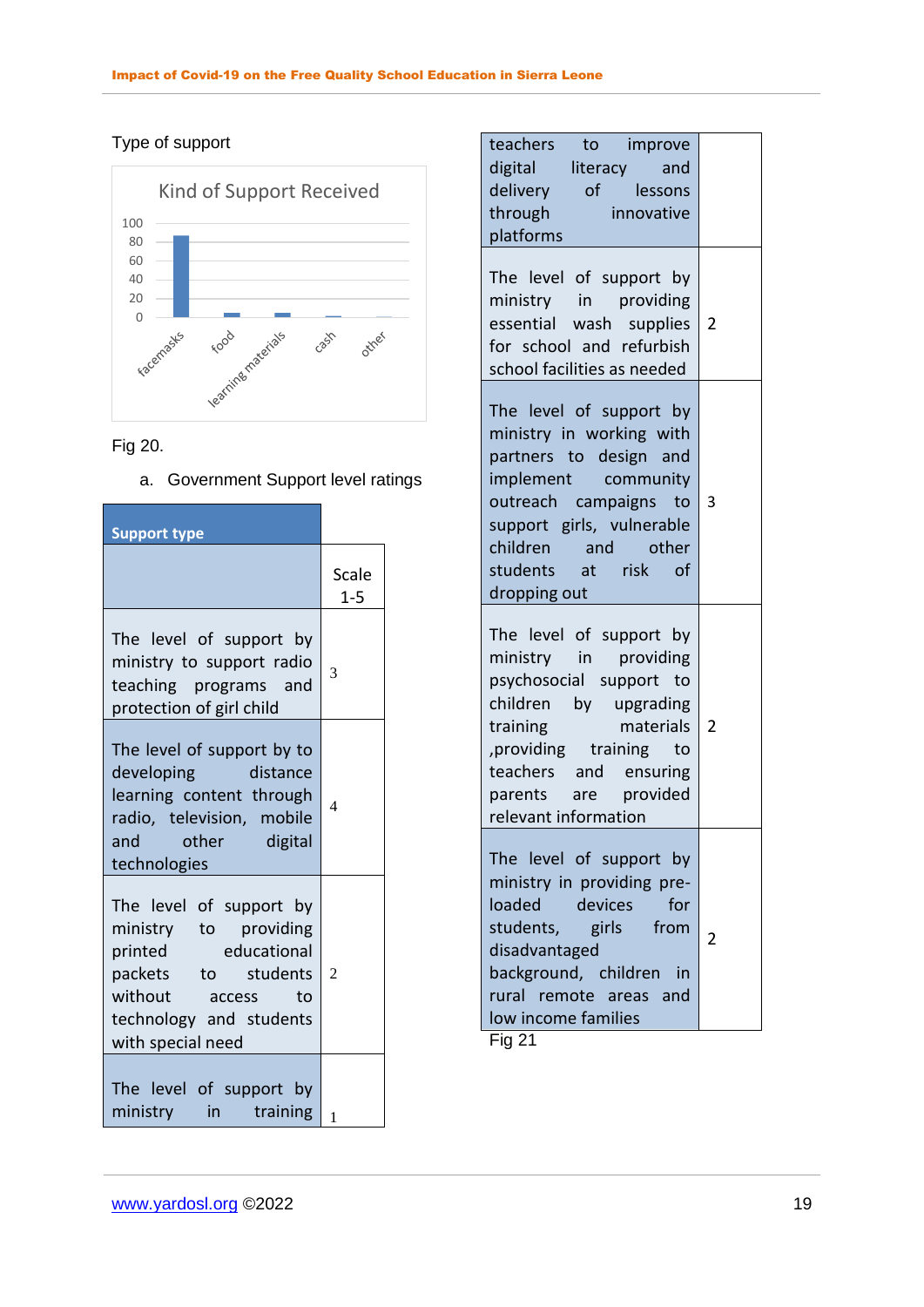Result shows that majority of the respondents, 67%, believe that the RTP was very beneficial (Fig 18). However, when asked if they have received any kind of support from government and other development partners, 62% of the respondents stated "No" (Fig 19). For those who did received support, majority indicated facemasks 87%, whilst others named food 5%, learning materials 5%, cash 3% and Others 2%. (Fig 20).

For government listed supports indicated in (Fig 21), on a scale of 1-5, majority of the respondents chose 3 which became the average rating.

### **Challenges of the RTP**

**Constraints** 

| <b>Major Constraints</b>         |     |
|----------------------------------|-----|
|                                  | 45% |
| Poor Coverage                    |     |
| Clash of schedules               | 5%  |
| Poor lesson quality              | 10  |
| οf<br>Cost<br>batteries/charging | 37% |
|                                  |     |
| No interest                      | ╕   |
| Fig 22.                          |     |

In (Fig 22), when respondents, parents and pupils were asked their major constrains in making use of the RTP, over 40% complained about poor radio coverage whilst others complained about class of schedules, poor lesson quality, cost of batteries/charging and no interest at all.

Through focus group discussions, the same question was asked to the school authorities, education officials and community stakeholders. School Authorities stated that lack of support for schools to effective monitor pupils performance at home, high number of pupils without access due to poor/no radio coverage and lack of radio handset. Education Officers had similar constraints as they highlighted lack of support to monitor schools during this time to see how effective the RTP is and how seriously pupils and parents are embracing the RTP. As for the community stakeholders, they complained about lack of collaboration. They feel like they were not well consulted and involved in the implementation and monitoring of the RTP, even though they serve as a local pressure group to ensure parents support their kids to get education through the RTP.

## **Strategies to improve the RTP**

The most prominent reasons that many did not participate in the RTP were either due to lack of funds to procure radios and battery or clash of schedule with household chores and livelihood activities or poor radio network. The top recommendations were around government's provision of radios (most solar rechargeable) and accessories, engaging and supporting more local radio stations, effective consultations with parents and schools in the design of the programme, provision of incentives for routine monitoring by teachers and education officers to assess pupils' progress, and also, engaging and encouraging community stakeholders as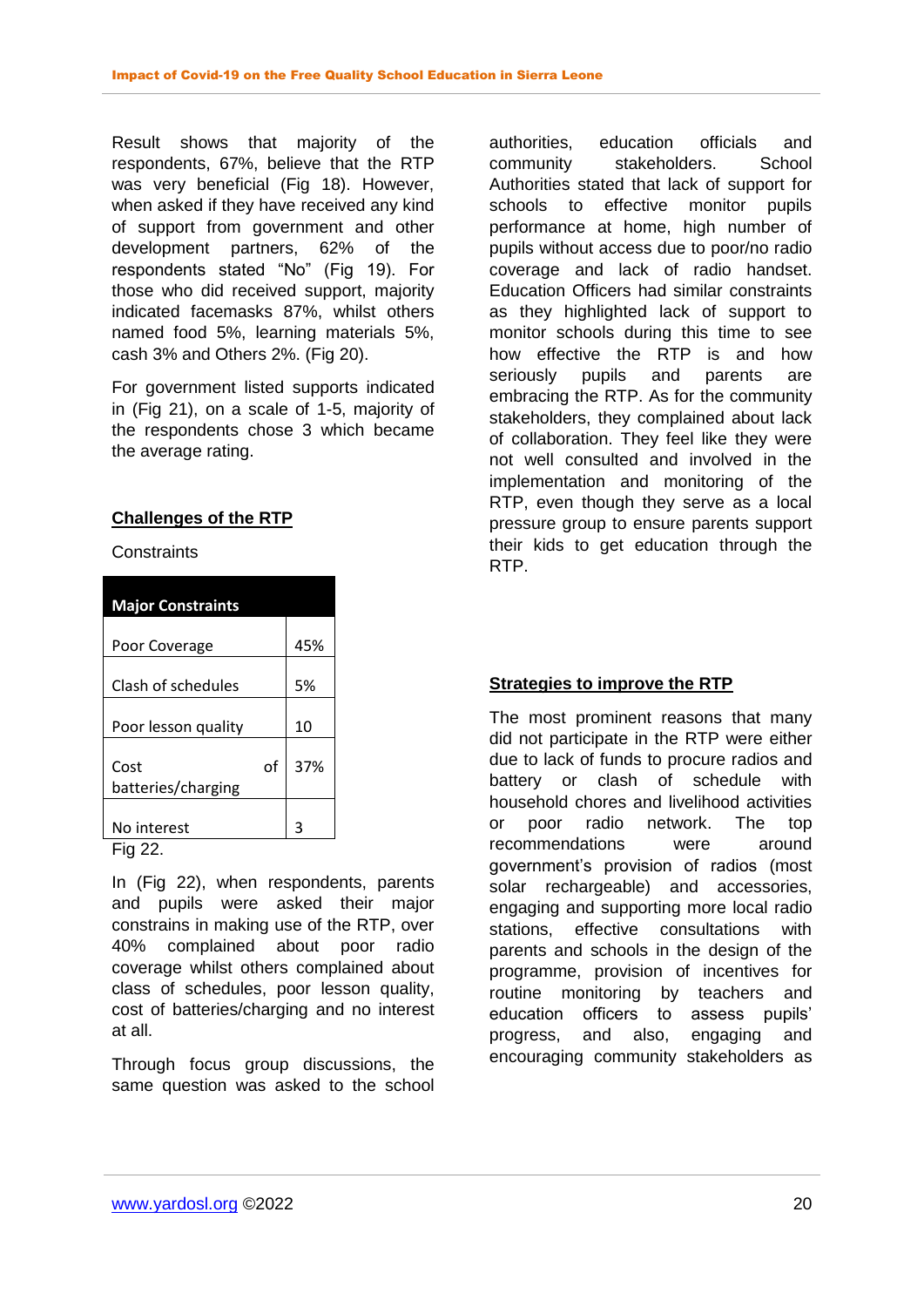key partners in monitoring the RTP at community and household level.

### **Sustainability of the RTP and the Relationship between the different stakeholders**

When an open-ended question was asked to parents, school authorities, education officers and community stakeholders about how they think the RTP can be sustained, they suggested that the Ministry of Basic and Senior Secondary Education must continue to roll out the RTP at least once every week (probably Saturdays) to continually engage pupils and make them more familiar with the RTP. They also suggested government improve on the educational sector budget to enable the ministry to effective implement, monitor and sustain the RTP.

<span id="page-21-0"></span>Furthermore, they suggested that a thorough stakeholder engagement and participation must be a key component of the RTP to ensure effective implementation, monitoring and sustainability of the program. They emphasized on the involvement of CSO and media partners (local radio stations) to improve on the coverage and hence, access to RTP to underprivileged rural communities.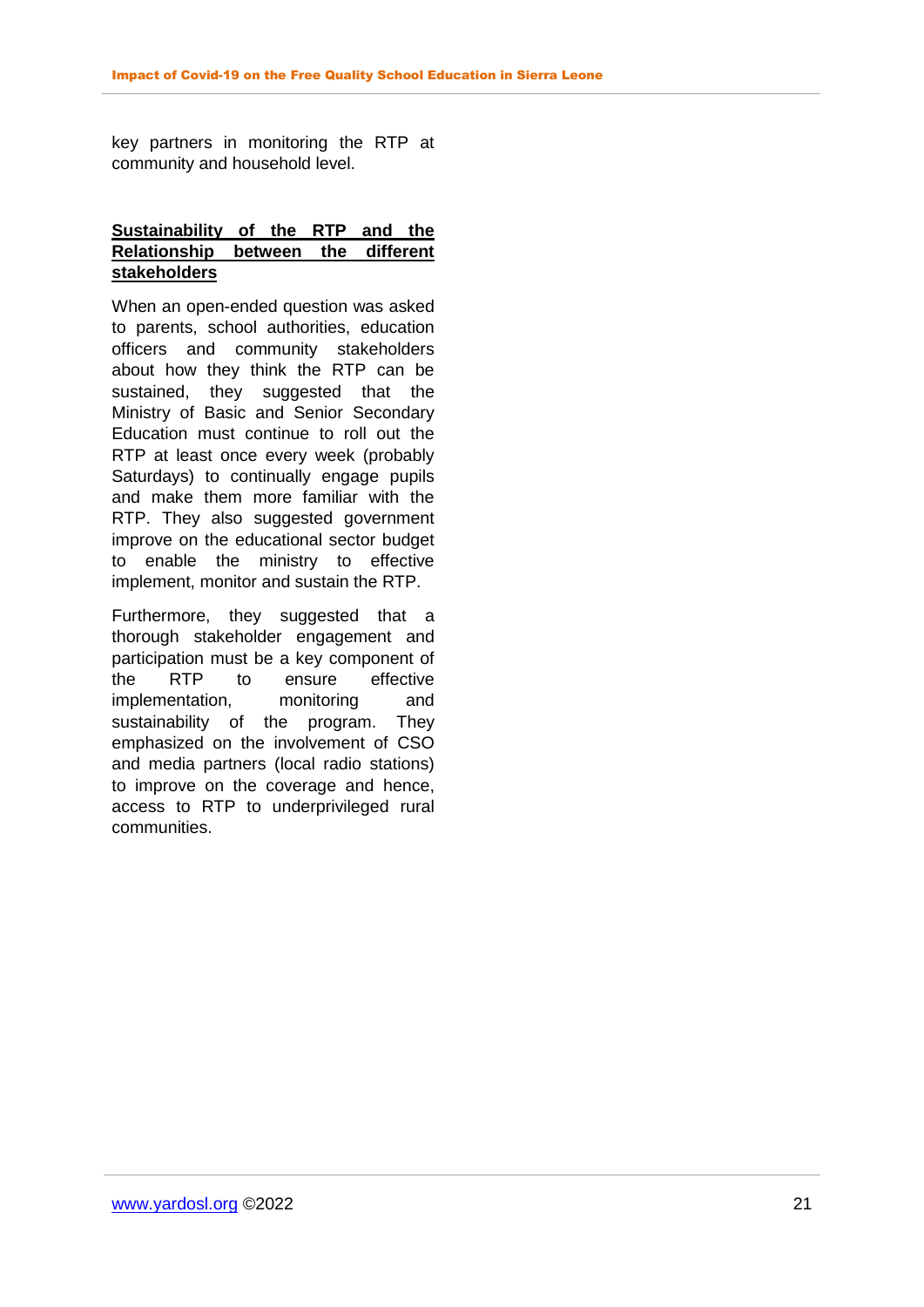# 4 Recommendations

Based on the results from the study, the following recommendations are made.

Government and other development partners must:

- Provide rechargeable radios and accessories for free or at a cheaper cost to reduce financial burden on parents and improve access to GRT programme for all pupils nationwide.
- Effectively consult with parents, schools, community stakeholders and other partners in the design of the programme for effective implementation and increase in participation.
- Ensure public exams are held with adherence to public health measures, and be vigilant to support school reopening on time, and appropriately
- Improve access to radio and work together with more radio stations nationwide (in some cases help radio stations to improve their band width to reach more marginalized communities) to reduce the inequality. Also, ensure the girl child is prioritized in distribution of radios and that they are encouraged to frequently participate in the RTP to help reduce inequality between boys and girls in education.
- Improve on the lesson content to match with current syllabus and make lessons more interactive through timed quiz, weekly school assignment etc. Pilot a visual learning digital platform (use of electronic tablets) to increase on teaching and learning outcomes.
- Provide training and incentives for routine monitoring by teachers to assess pupils' progress. Engagement of parents and community stakeholders through the schools for collaborative monitoring of pupils' participation and proper understanding of RTP lessons.
- Undertake a lot of sensitization at grass-root and community level to educate citizens on the importance of RTP during a crises.
- Protect and improve on the Education Budget to enable the ministry and other stakeholders to carry out its mandate effectively.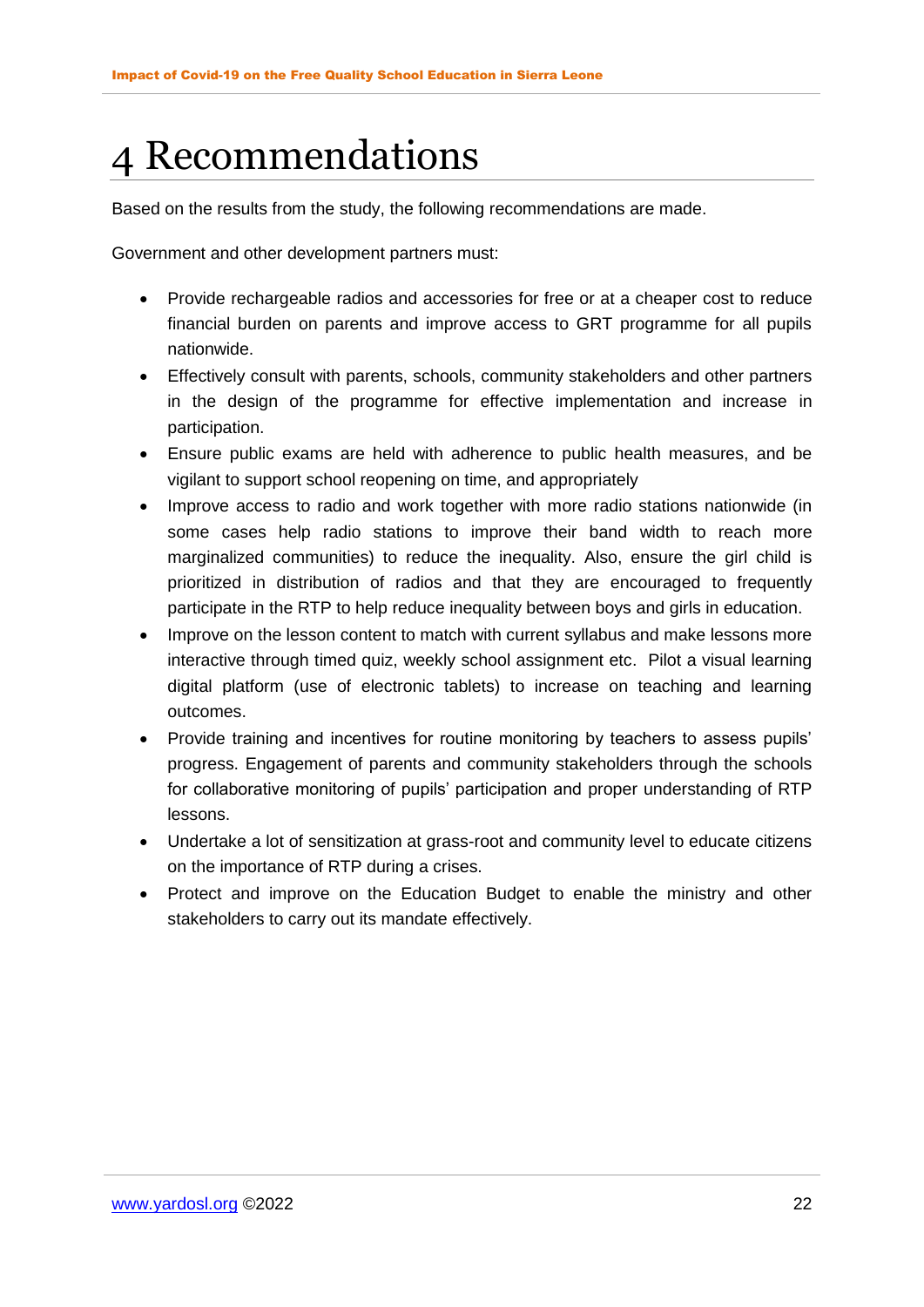# <span id="page-23-0"></span>5 References

<https://www.thesierraleonetelegraph.com/sierra-leone-launches-free-school-education/>

[https://www.worldbank.org/en/news/opinion/2021/04/02/the-impact-of-covid-19-on](https://www.worldbank.org/en/news/opinion/2021/04/02/the-impact-of-covid-19-on-education-recommendations-and-opportunities-for-ukraine)[education-recommendations-and-opportunities-for-ukraine](https://www.worldbank.org/en/news/opinion/2021/04/02/the-impact-of-covid-19-on-education-recommendations-and-opportunities-for-ukraine)